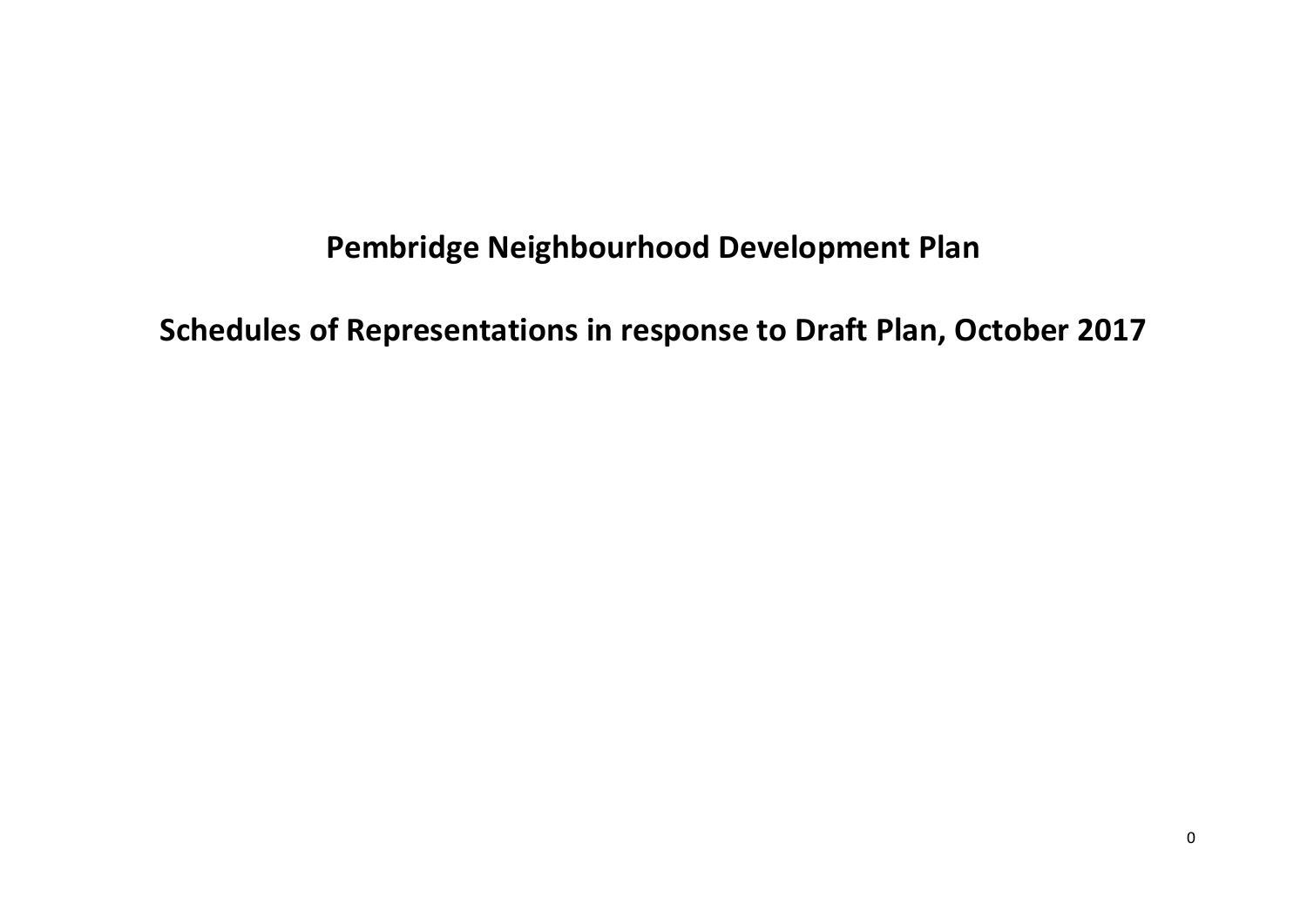## **Schedule 1: Community Representations and Response**

| Respondent<br><b>Identification</b><br><b>Number</b>  | Section/<br><b>Policy</b><br><b>Number</b> | Support/Object/<br><b>Comment/Recommend</b><br>change/etc. | <b>Suggested Changes</b><br><b>Parish Council Consideration (In blue)</b>                                                                                                                                                                                                                                                                                                                                                                                                                                                                                                                                                                                                                                                                                                                                                                                                                                                                                                                                                                                                                                                                                                                                                                                                                                                           | Proposed<br><b>Change Number</b> |
|-------------------------------------------------------|--------------------------------------------|------------------------------------------------------------|-------------------------------------------------------------------------------------------------------------------------------------------------------------------------------------------------------------------------------------------------------------------------------------------------------------------------------------------------------------------------------------------------------------------------------------------------------------------------------------------------------------------------------------------------------------------------------------------------------------------------------------------------------------------------------------------------------------------------------------------------------------------------------------------------------------------------------------------------------------------------------------------------------------------------------------------------------------------------------------------------------------------------------------------------------------------------------------------------------------------------------------------------------------------------------------------------------------------------------------------------------------------------------------------------------------------------------------|----------------------------------|
| C.1<br>J and H<br>Henman                              | Housing<br>section                         | Comment                                                    | Pembridge already has shops, pubs, a village school with capacity for more children, a bus service and various other<br>amenities which make it more suitable for additional housing. We would prefer to see this additional housing as small-<br>scale developments preferably set back from the main road for three main reasons:<br>1. Large scale developments on the edge of villages such as that in Shobdon make a village unbalanced.<br>2. Generally speaking, small scale developments are more in keeping with how a village would have grown historically and<br>show more diversity of design & appearance.<br>3. The traffic on the main road through Pembridge can be extremely noisy and intrusive even on a Sunday.<br>Developments that abuts the playing field would increase use of the playing field which is currently a grossly underused<br>resource and would provide access without the need to cross the A44.<br>The sites advocated are reasonably small and medium in size. Their locations are spread across the village in order to<br>reduce the effect on the local highway network to which they must have access. The ability to develop sites adjacent to<br>the Millennium Meadow (presume this is what is referred to as the playing field) is restricted through lack of suitable<br>access. | No change<br>proposed            |
| C.2<br>D Hepworth                                     | Housing<br>section                         | Comment                                                    | As someone that lives locally and is connected to a former senior member of the Primary School team, I would welcome<br>development in the village to further utilise what is an Outstanding School, that has suffered from low pupil numbers pro<br>rata to its capacity, despite significant investments to provide a fist class school site. Small scale developments would be<br>ideal, although in time, appropriate larger developments with social obligations would also be welcome, but lessons<br>should be learned vis a vie that on the outcomes of the major developments in Canon Pyon and Kingsland and how they<br>impact the villages over time.<br>Noted - a mixture of small and medium sized sites is proposed which would appear to reflect this representation.                                                                                                                                                                                                                                                                                                                                                                                                                                                                                                                                               | No change<br>proposed            |
| C.3<br>R Hollis                                       | Whole Plan                                 | Comment                                                    | A comprehensive and forward-thinking document.<br><b>Noted</b>                                                                                                                                                                                                                                                                                                                                                                                                                                                                                                                                                                                                                                                                                                                                                                                                                                                                                                                                                                                                                                                                                                                                                                                                                                                                      | No change<br>proposed            |
| <b>Head Teacher</b><br>Pembridge<br>Primary<br>School | Para<br>2.5                                | Suggest change                                             | As each year is different suggest 'It currently has a roll of 85 children' is changed to 'Numbers on roll fluctuate between 80<br>and 95'. Catchment schools don't, now, really exist. The Government prefer 'nearest school so suggest 'The catchment<br>school for secondary education is Lady Hawkins in Kington' is changed to 'Children have many secondary schools to choose<br>from including those at Kington and Weobley with Hereford Cathedral and Lucton schools as popular fee-paying choices.'<br><b>Helpful advice</b>                                                                                                                                                                                                                                                                                                                                                                                                                                                                                                                                                                                                                                                                                                                                                                                               | See change No<br>5.              |
|                                                       | Para<br>3.17                               | Suggest change                                             | Suggest 'The village primary school has a declining roll and support is needed towards efforts aimed at attracting more<br>pupils; this might include enabling the further development of pre-school facilities' to 'The village primary school has a<br>fluctuating roll but with spare capacity. Attracting more pupils from within the village will enable the school to withstand<br>financial constraints when numbers on roll are small (i.e. below 105). Enabling the further development of daily pre-school<br>facilities, wrap-around care and holiday club provision will enrich the lives of current families and those who wish to have<br>the opportunity of living here.'<br><b>Helpful advice</b>                                                                                                                                                                                                                                                                                                                                                                                                                                                                                                                                                                                                                   | See change No<br>10              |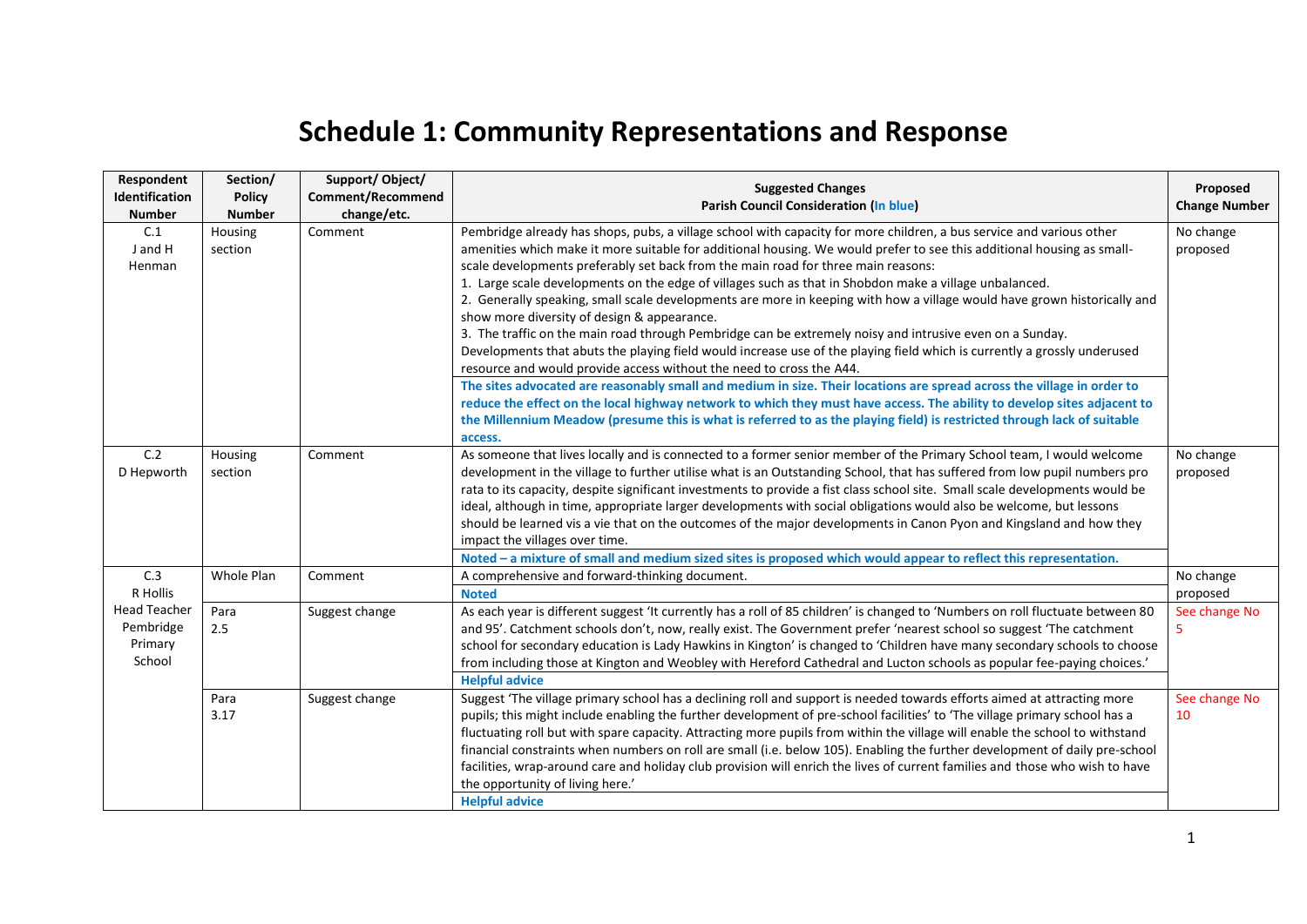| Respondent<br>Identification<br><b>Number</b>    | Section/<br><b>Policy</b><br><b>Number</b> | Support/Object/<br><b>Comment/Recommend</b><br>change/etc. | <b>Suggested Changes</b><br><b>Parish Council Consideration (In blue)</b>                                                                                                                                                                                                                                                                                                                                                                | Proposed<br><b>Change Number</b> |
|--------------------------------------------------|--------------------------------------------|------------------------------------------------------------|------------------------------------------------------------------------------------------------------------------------------------------------------------------------------------------------------------------------------------------------------------------------------------------------------------------------------------------------------------------------------------------------------------------------------------------|----------------------------------|
|                                                  | Para<br>4.3.10:                            | Suggest change                                             | Suggest change to 'To give high priority to the retention and support of businesses/organisations that provide important<br>community services such as public houses, shops, catering establishments and the village primary school.' I believe the<br>words primary school need to be firmly embedded in the plan as it is a significant attraction for families wanting to live in<br>the village.<br><b>Helpful advice</b>            | See change No<br>15              |
|                                                  | Para 4.3.13                                | Suggest change                                             | Suggest change to 'To seek improved access to services and facilities for all ages of the community, particularly child-care,<br>health and social care.'<br><b>Helpful advice</b>                                                                                                                                                                                                                                                       | See change No<br>16              |
|                                                  | Policy PEM1c)                              | Suggest change                                             | Suggest addition: 'to strengthen community cohesion and improve health, education and wellbeing for new and existing<br>residents.'<br><b>Helpful advice</b>                                                                                                                                                                                                                                                                             | See change No<br>17              |
|                                                  | Para 7.1                                   | Suggest change                                             | Suggest additional sentence: 'There is a significant need for a purpose-built pre-school building to be situated at the village<br>school to enable increased daily use by families who would seek to live in the intended housing.'<br><b>Helpful advice</b>                                                                                                                                                                            | See change No<br>29              |
| C.4<br>McCartneys<br>on behalf of<br>R. Williams | Housing<br>Section                         | Suggest change                                             | Include land lying to the west of the village for possible residential development.<br>Manley<br>Field<br>Crown copyright and database rights (2015) Ordnance Survey (100054153)<br>The plan already makes provision to exceed the required level of proportional growth. This site would extend the village<br>unnecessarily in a linear and ribbon fashion in a manner that is unsympathetic to its current form and character, and in | No change<br>proposed            |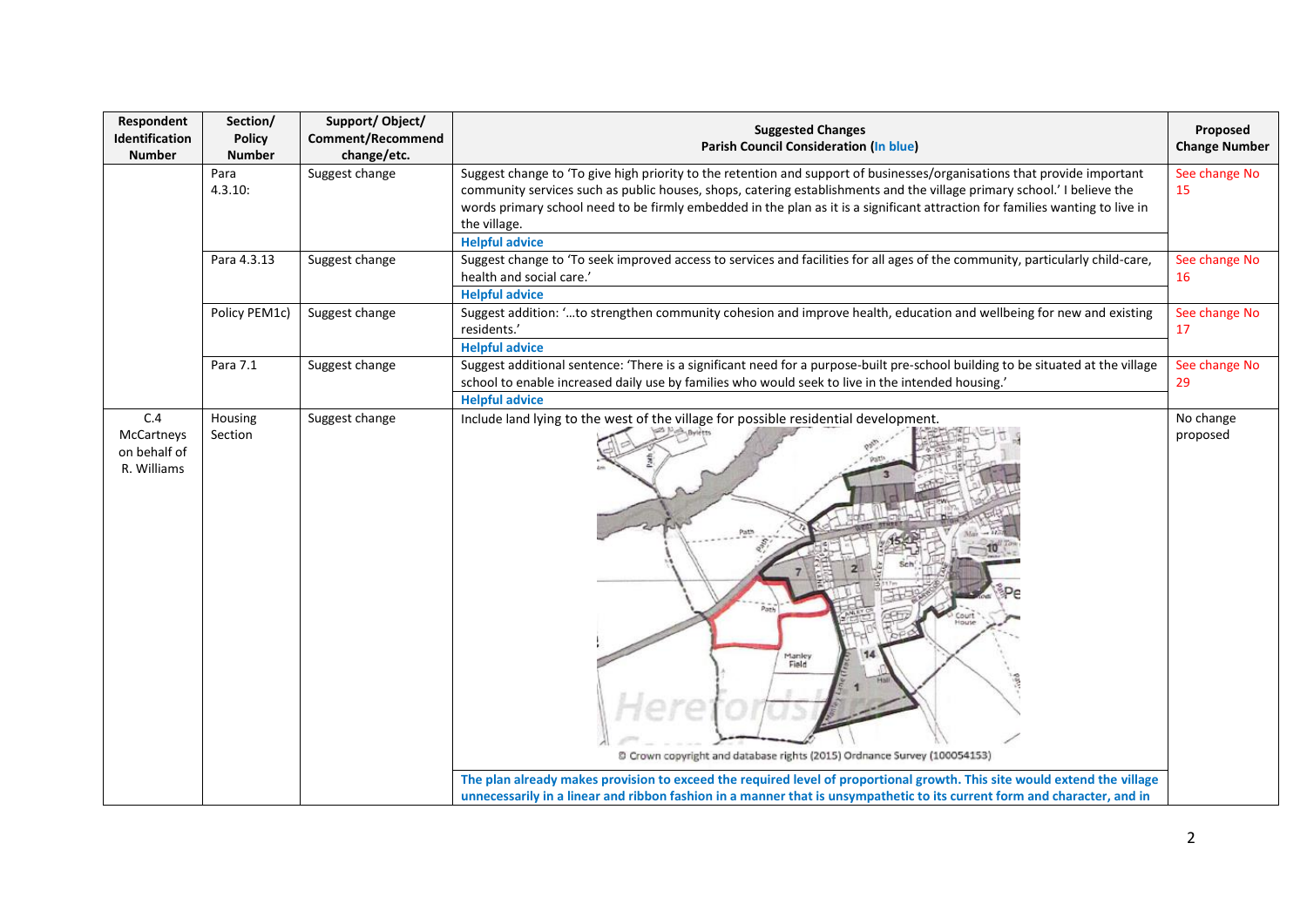| Respondent<br>Identification<br><b>Number</b> | Section/<br><b>Policy</b><br><b>Number</b> | Support/Object/<br><b>Comment/Recommend</b><br>change/etc. | <b>Suggested Changes</b><br><b>Parish Council Consideration (In blue)</b>                                                                                                                                                                                                                                                                                                                                                                                                                                                                                                                                                                                                                                                                                                                                                                                                                                                                                                                                                                                                                                                                                                                                                                                                                                        | Proposed<br><b>Change Number</b>                                                                                                                          |
|-----------------------------------------------|--------------------------------------------|------------------------------------------------------------|------------------------------------------------------------------------------------------------------------------------------------------------------------------------------------------------------------------------------------------------------------------------------------------------------------------------------------------------------------------------------------------------------------------------------------------------------------------------------------------------------------------------------------------------------------------------------------------------------------------------------------------------------------------------------------------------------------------------------------------------------------------------------------------------------------------------------------------------------------------------------------------------------------------------------------------------------------------------------------------------------------------------------------------------------------------------------------------------------------------------------------------------------------------------------------------------------------------------------------------------------------------------------------------------------------------|-----------------------------------------------------------------------------------------------------------------------------------------------------------|
|                                               |                                            |                                                            | a particularly prominent location. Unless and until the adjacent site to the east is developed this site would not appear<br>sufficiently adjacent to the built-up area of the settlement. Its future might be reviewed at such a time as the NDP is<br>reviewed and in association with other potential sites.                                                                                                                                                                                                                                                                                                                                                                                                                                                                                                                                                                                                                                                                                                                                                                                                                                                                                                                                                                                                  |                                                                                                                                                           |
| C.5<br>Border Oak                             | Whole Plan<br>Whole plan                   | Comment<br>Suggest change                                  | Very impressed by the unique direction proposed by the Pembridge NDP draft. Assessing and including a diverse range of<br>smaller potential development sites across the village will not only reflect the organic heritage pattern of development but<br>should also improve/secure delivery, mitigate adverse impacts, spread the financial gain to landowners and allow easier<br>integration within the community. An approach that supports small scale development schemes on separate sites whilst<br>focusing on good, individual architecture, high levels of sustainability, social, ecological and visual integration and actively<br>meeting housing needs but yet attempts to minimise potential negative impact is also commendable. We can see that<br>PNDP has been written to enable the sympathetic delivery of a wide range of housing opportunities and to support rural<br>enterprise whilst protecting and enhancing the surrounding landscape, heritage setting and community infrastructure.<br><b>Noted</b><br>The supporting text of the plan is quite long and detailed and may obscure or detract from the actual policies and criteria.                                                                                                                                             | No change<br>proposed<br><b>OPTIONS</b>                                                                                                                   |
|                                               |                                            |                                                            | Is there a way to create appendix or to collate the supporting text elsewhere so that the policies and maps are more<br>prominent? If the policies could be more clearly ordered it would make the document easier to use.<br>The NDP has to meet the needs of a range of audiences - local residents, parish councillors, developers, planning<br>officers and committee members, and various agencies. The current document contains not just the policies that need<br>to be complied with but also a significant amount of evidence and justification for matters covered in the plan. This will<br>also assist the Examiner appointed to determine whether the plan meets the basic conditions. Some of the content can<br>help its interpretation. This is the only comment received upon the amount of content so it may be assumed that most<br>of those consulted are happy with its length.                                                                                                                                                                                                                                                                                                                                                                                                            | 1. No change<br>2. Reduce<br>length by<br>cutting<br>back<br>content.<br>3. List the<br>policies<br>either at<br>the<br>beginning<br>or end of<br>the NDP |
|                                               | Policy PEM4 i)<br>and vi).                 | Suggest change                                             | The two larger allocations (by the farm shop and by the village hall) which seem to have very few guidelines, expectations<br>or criteria framework - as they are very prominent sites it would be fundamental to outline the expectations for these sites<br>more clearly at this early stage in order to avoid unwanted or undesirable development, in order to secure community<br>benefits and to mitigate adverse impacts and to also avoid resistance to the plan based upon misconceptions. We feel that<br>these two schemes could have potential for negative impact upon the village if the criteria and guidelines are too vague. It<br>seems sensible to offer the same level of protection as the other site allocations which appear to have more prescriptive<br>expectations. Perhaps an explicit list of the potential concerns and how these might be overcome, along with maximum<br>unit numbers and landscaping suggestions would help landowners/developers. But it may also be worth looking at stating<br>more detailed housing types/mix and identifying specific opportunities for enhancement such as new footpaths, traffic<br>mitigation contributions, integrated work units, additional village hall parking, contributions to village open spaces, bus<br>stops, bike racks etc? | No change<br>proposed                                                                                                                                     |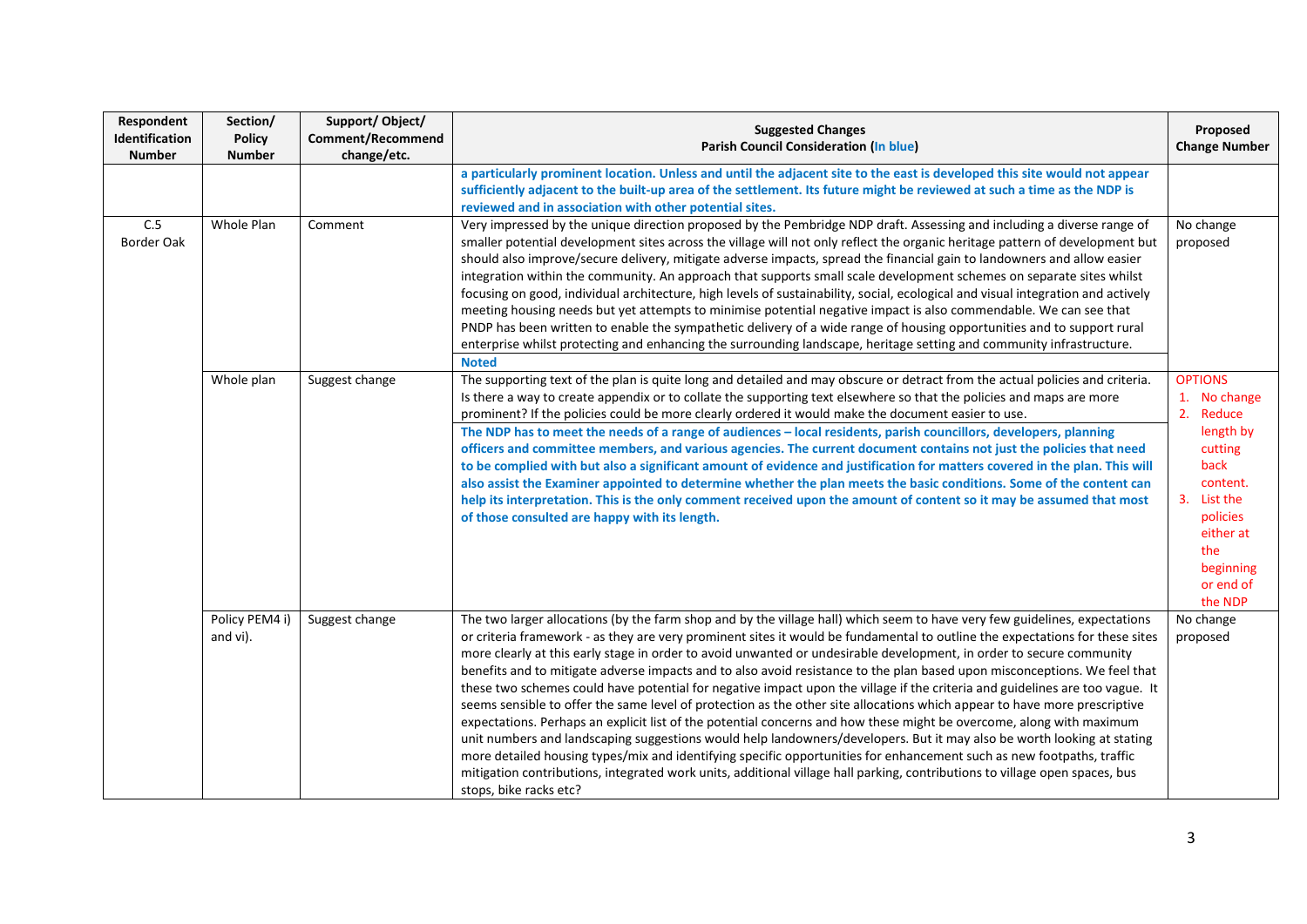| Respondent<br>Identification<br><b>Number</b> | Section/<br><b>Policy</b><br><b>Number</b> | Support/Object/<br><b>Comment/Recommend</b><br>change/etc. | <b>Suggested Changes</b><br><b>Parish Council Consideration (In blue)</b>                                                                                                                                                                                                                                                                                                                                                                                                                                                                                                                                                                                                                                                                                                                                                                                                                                                                                                                                                                                                                                                                                                                                                                                                                                                                                                                                                                                                                                                                                                                                                                                                                                                                                                                                                                                                                                 | Proposed<br><b>Change Number</b> |
|-----------------------------------------------|--------------------------------------------|------------------------------------------------------------|-----------------------------------------------------------------------------------------------------------------------------------------------------------------------------------------------------------------------------------------------------------------------------------------------------------------------------------------------------------------------------------------------------------------------------------------------------------------------------------------------------------------------------------------------------------------------------------------------------------------------------------------------------------------------------------------------------------------------------------------------------------------------------------------------------------------------------------------------------------------------------------------------------------------------------------------------------------------------------------------------------------------------------------------------------------------------------------------------------------------------------------------------------------------------------------------------------------------------------------------------------------------------------------------------------------------------------------------------------------------------------------------------------------------------------------------------------------------------------------------------------------------------------------------------------------------------------------------------------------------------------------------------------------------------------------------------------------------------------------------------------------------------------------------------------------------------------------------------------------------------------------------------------------|----------------------------------|
|                                               |                                            |                                                            | The Steering Group initially sought to include more detailed for each of the sites it proposed for housing development<br>but after further thought felt that this would be too prescriptive. All sites must comply with every relevant policy within<br>the NDP notwithstanding the added detail for each site set out in supporting statements which cover what are<br>considered the most important requirements. This does not suggest that other matters covered by policies within the<br>plan should not be addressed. Detailed design elements for all sites are covered, especially through policies PEM6 and<br>PEM20; housing mix is covered through policy PEM5; highways and footpath matters through policies PEM24, PEM25<br>and PEM26; and contributions to village facilities through policy PEM17.                                                                                                                                                                                                                                                                                                                                                                                                                                                                                                                                                                                                                                                                                                                                                                                                                                                                                                                                                                                                                                                                                      |                                  |
|                                               | Policy PEM17                               | Suggest change                                             | By encouraging small scale schemes (which we feel is the correct approach for Pembridge) and avoiding large estate like<br>allocations you may have inadvertently promoted an environment for 'phased' development - which might then be able to<br>avoid section 106 contributions and social housing obligations. Perhaps a policy outlining that phased developments will<br>be eligible for contributions/obligations once the combined threshold of dwellings is reached (regardless of individual<br>applications) together with a maximum total of dwellings for the overall area would help offer certainty. This would reflect<br>current Herefordshire Council objectives.<br>Planning Practice guidance on the pooling of funds through planning obligations is as follows:<br>'What are tariff-style contributions?<br>Some authorities seek planning obligations contributions to pooled funding 'pots' intended to provide common types of<br>infrastructure for the wider area.<br>Planning obligations mitigate the impact of development which benefits local communities and supports the provision<br>of local infrastructure. In applying the planning obligations local planning authorities must ensure that these meet the<br>three tests that are set out as statutory tests in the Community Infrastructure Levy Regulations 2010 and as policy tests<br>in the National Planning Policy Framework. These are: that they are necessary to make the development acceptable in<br>planning terms, directly related to the development, and fairly and reasonably related in scale and kind. For sites where<br>the threshold applies, planning obligations should not be sought to contribute to pooled funding 'pots' intended to fund<br>the provision of general infrastructure in the wider area.<br>Paragraph: 014 Reference ID: 23b-014-20160519 (Revision date: 19 05 2016) | change<br>proposed               |
|                                               |                                            |                                                            | Can planning obligations be pooled where the threshold does apply?<br>For sites where the threshold applies, planning obligations should not be sought to contribute to pooled funding 'pots'<br>intended to fund the provision of general infrastructure in the wider area.<br>Paragraph: 015 Reference ID: 23b-015-20160519 (Revision date: 19 05 2016)'<br>From the reading of this, and in particular the second guidance statement, it is understood that you cannot seeks funds<br>towards any pooled funding pot from sites providing 10 dwellings or less. With regard to sites where there may be more<br>than 10 dwellings but these might come forward in phases, it is understood that as allocations the whole of the site will<br>be considered and planning obligation payments will be required.                                                                                                                                                                                                                                                                                                                                                                                                                                                                                                                                                                                                                                                                                                                                                                                                                                                                                                                                                                                                                                                                                          |                                  |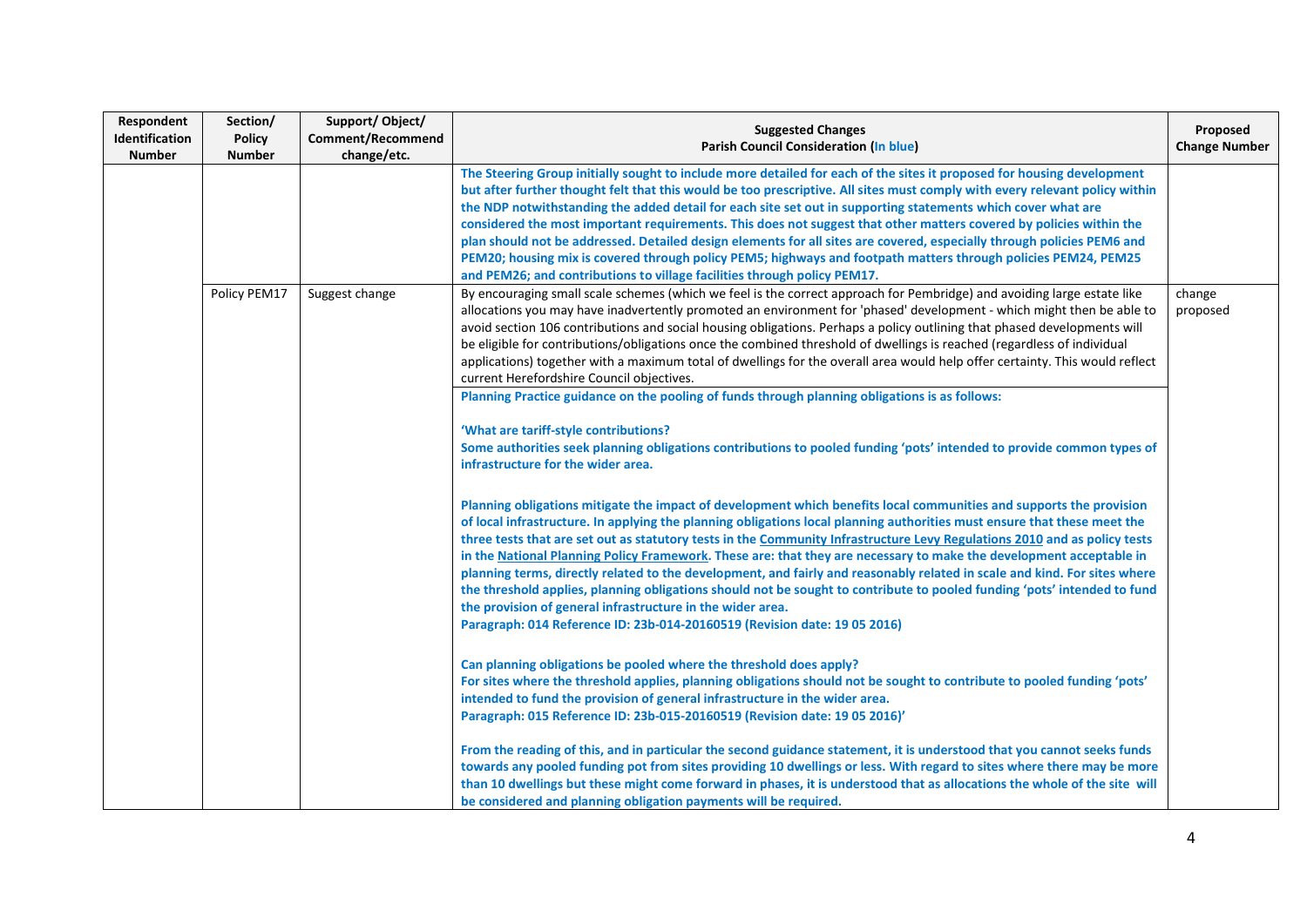| Respondent<br>Identification<br><b>Number</b> | Section/<br><b>Policy</b><br><b>Number</b> | Support/Object/<br><b>Comment/Recommend</b><br>change/etc. | <b>Suggested Changes</b><br><b>Parish Council Consideration (In blue)</b>                                                                                                                                                                                                                                                                                                                                                                                                                                                                                                                                                                                                                                                                                                                                                                                                                                                                                                                                                                     | Proposed<br><b>Change Number</b> |
|-----------------------------------------------|--------------------------------------------|------------------------------------------------------------|-----------------------------------------------------------------------------------------------------------------------------------------------------------------------------------------------------------------------------------------------------------------------------------------------------------------------------------------------------------------------------------------------------------------------------------------------------------------------------------------------------------------------------------------------------------------------------------------------------------------------------------------------------------------------------------------------------------------------------------------------------------------------------------------------------------------------------------------------------------------------------------------------------------------------------------------------------------------------------------------------------------------------------------------------|----------------------------------|
|                                               | Policies PEM6<br>and PEM20                 | Suggest change                                             | We welcome your focus upon good design and the supporting guidance on how this may be achieved - including the use of<br>vernacular forms, detailing and materials (in both traditional and contemporary design). Given Pembridge's unique<br>architectural/heritage circumstance we feel this is of fundamental significance. As a specific request we would like to ask<br>that the Pembridge NDP clearly acknowledges the importance of authentic green oak framing (mortice and tenon jointed<br>structural frames) to ensure that pastiche copies of the vernacular cannot take hold. We have noticed that more and more<br>villages in Herefordshire are being characterised by 'stick on' faux framing, non-vernacular framing forms and artificial<br>materials and we are concerned that the proliferation of fake oak framing will erode the special essence of the oak framed<br>villages going forward.<br>The use of fake or false design features and artificial materials such as mock-timber framing and upvc replacement for | See change Nos<br>35 and 36      |
|                                               |                                            |                                                            | timber elements are rarely successful in achieving the quality necessary to preserve or enhance the character and<br>appearance of the Conservation Area, especially for development in the most sensitive areas of the village. However, it<br>may be considered unreasonable to specify a particular form of construction, especially in a policy. The general issue<br>may however be highlighted.                                                                                                                                                                                                                                                                                                                                                                                                                                                                                                                                                                                                                                         |                                  |
|                                               | Policy PEM24                               | Suggest change                                             | It is important that large scale commercial enterprise changes and growth around Pembridge do not increase the<br>HGV and agricultural movements on the A44 - from a health, safety and heritage perspective the situation is already<br>difficult. Support for a bypass could be clearly stated in the PNDP should an opportunity miraculously appear!<br>The need for a bypass is referred to in both Policy PEM24 and paragraph 9.2. It is not possible to define any route in this<br>plan as there is no infrastructure project for this at present. However, the need for a bypass may usefully be<br>emphasised further as a consequence of growth both within the parish and area more generally.                                                                                                                                                                                                                                                                                                                                     | See change No<br>38              |
| C.6<br><b>B</b> Rose                          | Housing<br>section                         | Comment                                                    | Self-building plots at reasonable prices for locals/parishioners to have an opportunity to remain in the locale.<br>Noted - it is not possible to be that specific in relation to the way each site is developed although one of the reasons for<br>the emphasis on small sites is to promote self-build.                                                                                                                                                                                                                                                                                                                                                                                                                                                                                                                                                                                                                                                                                                                                     | No change<br>proposed            |
| C.7<br>A Prior<br>Cooper                      | Policies PEM6<br>and PEM7                  | Comment                                                    | Agree the quality of building should be carefully considered so it blends with the village but need to consider the housing<br>needs of young people and young families. With the identification of building land these plots must not end up all being<br>faux. timber houses for the better off and retired. Timber framed houses may not be so 'green' when you discover that the<br>timbers are not a local product but come from abroad. National statistics show an ever-increasing number of people living<br>on their own across the whole age spectrum and this should be considered when thinking of housing in the village.<br>Policy PEM6 seeks designs that contain a range of forms, features and materials provided they fit sensitively into the<br>character and appearance of the village.                                                                                                                                                                                                                                  | No change<br>proposed            |
|                                               | Policy PEM10                               | Comment                                                    | Note equine enterprises have been included as part of the rural economic community. Large vehicles do not make it a safe<br>environment for horses and the heavy traffic increases the risk of accidents. You can't encourage the rural idyll on the one<br>hand whilst industrial farming on the other.<br>The NDP seeks to acknowledge a working countryside not a rural idyll, but one that can be accommodated sensitively in<br>all respects.                                                                                                                                                                                                                                                                                                                                                                                                                                                                                                                                                                                            | No change<br>proposed            |
|                                               | Policy PEM11                               | Comment                                                    | Should be no more chicken houses in the rural area of Pembridge. Has noticed a huge increase in large vehicles on the<br>lanes around Bearwood. These are not just from the poultry industry but also larger agricultural vehicles. Note rivers in the<br>Parish are not in a healthy state and wonder if this is to do with bad practice in the disposal of waste from poultry houses                                                                                                                                                                                                                                                                                                                                                                                                                                                                                                                                                                                                                                                        | No change<br>proposed            |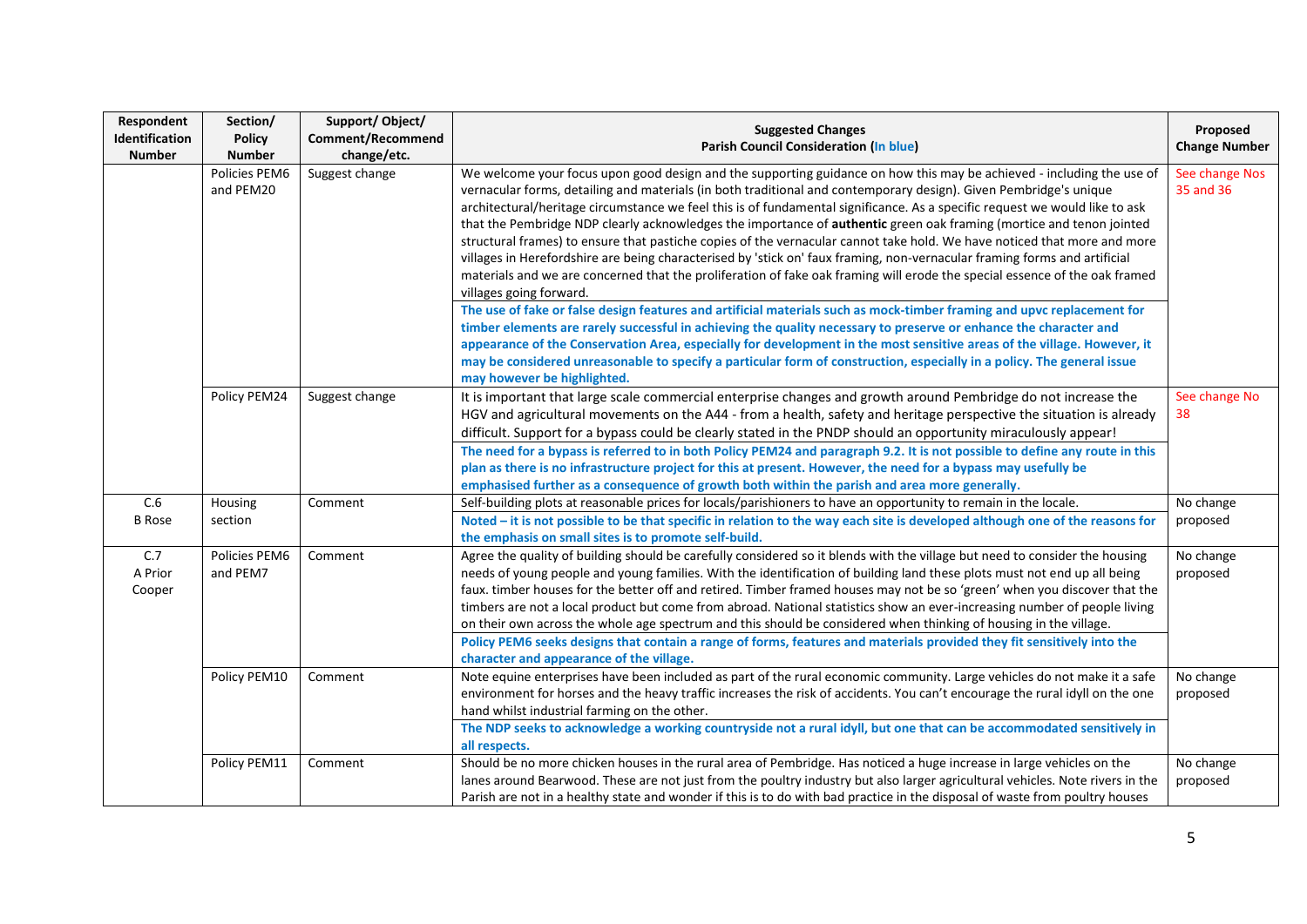| Respondent<br>Identification<br><b>Number</b> | Section/<br><b>Policy</b><br><b>Number</b> | Support/Object/<br><b>Comment/Recommend</b><br>change/etc. | <b>Suggested Changes</b><br><b>Parish Council Consideration (In blue)</b>                                                                                                                                                                                                                                                                                                                                                                                                                                                                                                                                                                                                                                                                                                                                                                                                                                                                                                                                                                                                                                                                                                                                                                                                                                                                                                                                                                 | Proposed<br><b>Change Number</b> |
|-----------------------------------------------|--------------------------------------------|------------------------------------------------------------|-------------------------------------------------------------------------------------------------------------------------------------------------------------------------------------------------------------------------------------------------------------------------------------------------------------------------------------------------------------------------------------------------------------------------------------------------------------------------------------------------------------------------------------------------------------------------------------------------------------------------------------------------------------------------------------------------------------------------------------------------------------------------------------------------------------------------------------------------------------------------------------------------------------------------------------------------------------------------------------------------------------------------------------------------------------------------------------------------------------------------------------------------------------------------------------------------------------------------------------------------------------------------------------------------------------------------------------------------------------------------------------------------------------------------------------------|----------------------------------|
|                                               | General                                    | Comment                                                    | and the use of chemicals on land. Th NDP should try to have the parish in a healthy state for future generations. Appears<br>we are in danger of destroying the essence of rural Herefordshire living.<br>The NDP is required to plan positively for growth and as a consequence has set out conditions that must be met for<br>many forms of development, including intensive livestock units. One of the criterion is that the highway network<br>should be suitable, and the effects of traffic on amenity should be taken into account by planning officers not just the<br>capacity of the highway. The NDP has tried to take into account the effects of diffuse pollution on the local rivers yet it<br>remains to be seen whether Herefordshire Council consider this to be a planning issue.<br>Hope the sewerage system is capable of coping with the extra houses before permission is granted. Although lucky to have<br>shops in the village they seem to be part of the tourist trade. Note the empty garage on the A44 is not mentioned as a<br>possible development site. This could be considered as something that would benefit the village by being developed<br>instead of left empty. Am impressed with Eardisland Shop and Pembridge could do more to enhance the community feel<br>of the village. If development took place around the village hall it would be a good idea to utilise this asset and develop it | See change No<br>37              |
|                                               |                                            |                                                            | into more of a community centre.<br>Welsh Water has confirmed it should be able to accommodate the level of growth proposed although it may be<br>necessary to phase development and Policy PEM22 (as amended to meet the requirements of DC/WW) provides for this<br>contingency.                                                                                                                                                                                                                                                                                                                                                                                                                                                                                                                                                                                                                                                                                                                                                                                                                                                                                                                                                                                                                                                                                                                                                        |                                  |
| C.8<br>C Basham                               | Para 3.10                                  | Comment                                                    | There are/will be families/individuals who do not meet the criteria for affordable housing and the omission of any review<br>or acknowledgement of a need for social housing is an exclusion of part of the population. There is a need for 1-bedroom<br>accommodation.<br>This paragraph simply records the views expressed by residents answering a questionnaire. Other evidence was also<br>used to determine the approach to housing needs which is set out in section 5 of the NDP and in particular policies<br>PEM5 and PEM7.                                                                                                                                                                                                                                                                                                                                                                                                                                                                                                                                                                                                                                                                                                                                                                                                                                                                                                     | No change<br>proposed            |
|                                               | Para 3.29                                  | Comment                                                    | Sustainable modes of travel to school - refer back to the comments made i.e. the infrastructure in 3.28 and 3.27<br>The plan should be read as a whole. This section identifies local issues that it is hoped the NDP might address. However,<br>there are matters that either the NDP cannot cover or the resources are not there to include during the plan period.<br>However, there is an enabling policy should the situation change (Policy PEM24).                                                                                                                                                                                                                                                                                                                                                                                                                                                                                                                                                                                                                                                                                                                                                                                                                                                                                                                                                                                 | No change<br>proposed            |
|                                               | Policy PEM3<br>and para 5.9                | Comment                                                    | It feels vital that this policy statement is upheld. The importance of drainage both grey water and sewage, will be majorly<br>impacted by both domestic and industrial development. Heavy flooding already occurs in non-designated flood risk areas.<br><b>Noted</b>                                                                                                                                                                                                                                                                                                                                                                                                                                                                                                                                                                                                                                                                                                                                                                                                                                                                                                                                                                                                                                                                                                                                                                    | No change<br>proposed            |
|                                               | Whole Plan                                 | Comment                                                    | Pembridge's historical importance as a medieval village is recognised but it has and continues to evolve. The use of this<br>terminology as a major description in the document can carry a sense of defensiveness to future evolution and willingness<br>to welcome such developments. In focussing on the breadth of historical aspects of the parish it is possible to lose site of<br>some key elements essential to maintaining the important and vital aspects of Pembridge's history in integrating proposed<br>developments and growth of the village and community alongside the maintenance of the historical buildings and aspects<br>of the village. The historical aspects are vital as many of the village businesses rely on passing and residential trade and it is<br>important to the community to maintain these but this aspect should not dominate. The NDP will help to ensure that<br>Pembridge continues to thrive as a community, that maintains among other facilities, a nursery and primary school, and                                                                                                                                                                                                                                                                                                                                                                                                       | No change<br>proposed            |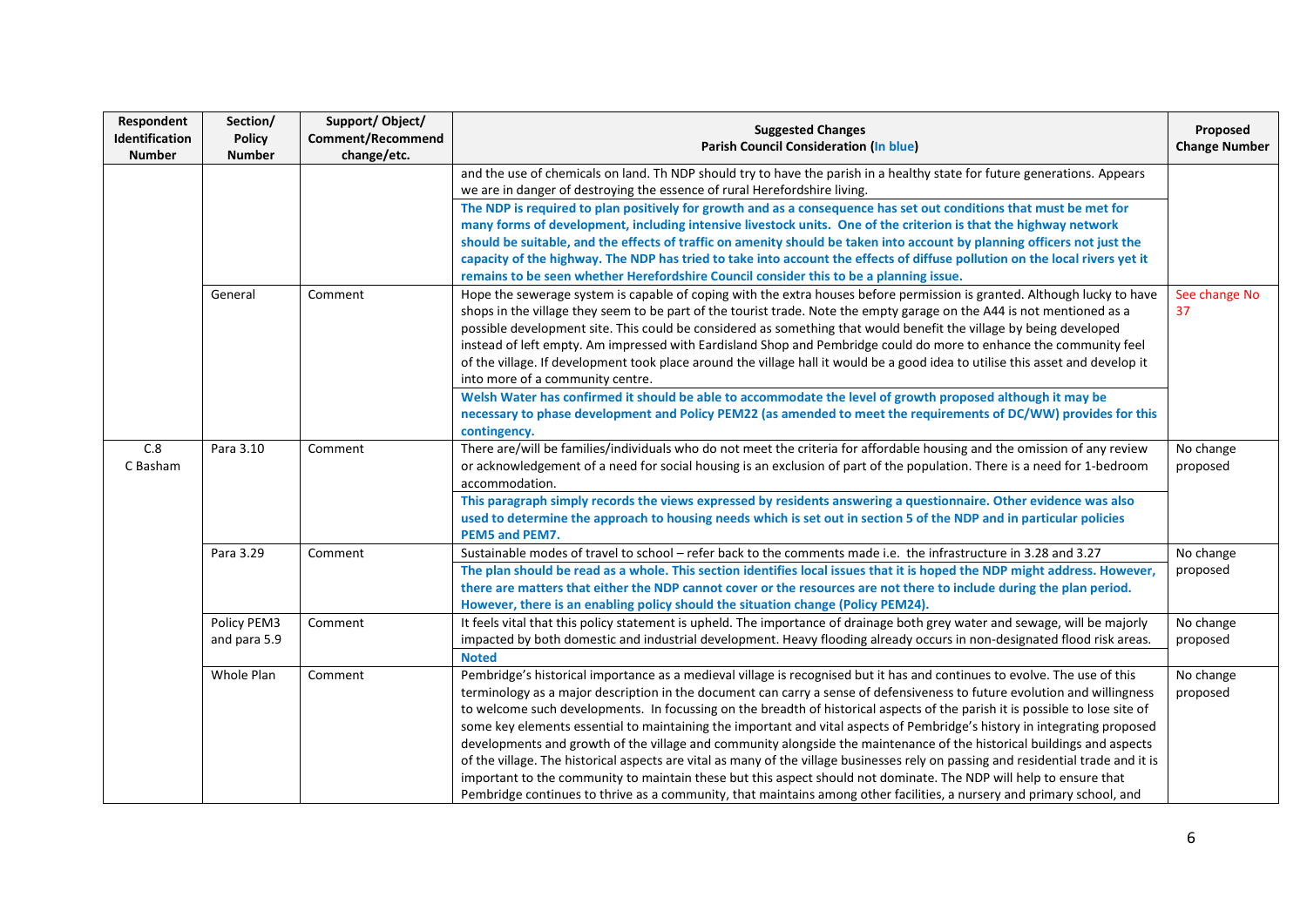| Respondent<br>Identification<br><b>Number</b> | Section/<br><b>Policy</b><br><b>Number</b> | Support/Object/<br><b>Comment/Recommend</b><br>change/etc. | <b>Suggested Changes</b><br><b>Parish Council Consideration (In blue)</b>                                                                                                                                                                                                                                                                                                                                                                                                                                                                                                                                                                                               | Proposed<br><b>Change Number</b> |
|-----------------------------------------------|--------------------------------------------|------------------------------------------------------------|-------------------------------------------------------------------------------------------------------------------------------------------------------------------------------------------------------------------------------------------------------------------------------------------------------------------------------------------------------------------------------------------------------------------------------------------------------------------------------------------------------------------------------------------------------------------------------------------------------------------------------------------------------------------------|----------------------------------|
|                                               |                                            |                                                            | not become a retirement or commuter village. It ensures that places such as the village hall can serve as a community hub,<br>offering varied activities and events.<br>The NDP seeks to address the matter building design through policies PEM6 and PEM20. It does not necessarily resist<br>innovative design but this should be such as to fit sensitively into the village (PEM6-f). the plan provides for                                                                                                                                                                                                                                                         |                                  |
|                                               |                                            |                                                            | development that will enhance existing facilities or enable new ones (Policy PEM15).<br>The buildings along the main routes through the village (east-west and north-south) are a mixture comprising black and<br>white, brick and rendered buildings vernacular to the area. It is important that this mix is maintained and new<br>developments have a range of these materials rather than concentrate on pseudo vernacular timber framed constructions<br>which are beginning to dominate the current mix. Developments such as Court Meadow demonstrate a blend of modern                                                                                          | No change<br>proposed            |
|                                               |                                            |                                                            | design with traditional elements. The site blends into its setting in contrast to some infill buildings of other materials from<br>the late 20 <sup>th</sup> century which can detract from the surrounding buildings.<br>The NDP seeks to address the matter of design in policies PEM6 and PEM20,                                                                                                                                                                                                                                                                                                                                                                     |                                  |
|                                               |                                            |                                                            | Public health policy on obesity and that on mental health focuses on the importance of exercise and outdoor spaces. This<br>is considered when assessing sites through distance to the village hall and Millennium Meadow. It is vital that wherever<br>possible new buildings should have their own outdoor space large enough for toddlers to play in. Communal spaces<br>however near require adult supervision and time is limited for working parents, and often the virtual world can and does<br>replace the physical experience from an increasingly young age.                                                                                                 | No change<br>proposed            |
| C.9<br>J Myers                                | Paras 2.3, 2.4,<br>4.2 and 4.4             | Comment                                                    | The NDP seeks to address the matter of garden space in policy PEM6 j) so far as it considers able to do so.<br>Given the demographics of Pembridge with an older profile that Herefordshire and the need to attract a younger age<br>group to ensure a sustainable community, it would seem there is an obvious need for a significant number of smaller,<br>intermediate, shared ownership and rental properties to be constructed along with easy accessible housing for the 50% of<br>population over retirement age and heading for very old age.<br>The types of properties considered appropriate to meet local needs are set out in policy PEM5 and the types of | No change<br>proposed            |
|                                               | Para 6.9                                   | Comment                                                    | dwellings referred to are covered in that policy.<br>Not only does broadband need to improve but in parts of Pembridge there are mobile 'not-spots' Lower Bearwood being<br>one.<br><b>Policy PEM12 covers this issue</b>                                                                                                                                                                                                                                                                                                                                                                                                                                               | No change<br>proposed            |
|                                               | Evidence<br>Base                           | Comment                                                    | The questionnaire was poorly designed - the housing section did not allow for prioritisation of different types of housing<br>and was not fully indicative of requirements.<br>The questionnaire was one of a number of contributions used to direct the content of the NDP. Policy PEM5 is the<br>relevant policy and together with the subsequent supporting statements sets out the needs that have been identified. It<br>is uncertain from this representation whether the proposed approach is considered correct or not.                                                                                                                                         | No change<br>proposed            |
| C.10<br>N Cooper                              | Housing<br>section                         | Comment                                                    | Self-build should be encouraged to allow locals to build houses to reflect their own needs, provide local distinctiveness,<br>encourage young vibrant/enthusiastic families to settle and support the local school, give work to local trades as opposed<br>to developer build who import people from outside, and follow current Government thinking.<br>Noted - it is not possible to be that specific in relation to the way each site is developed although one of the reasons for<br>the emphasis on small sites is to promote self-build. Other policies in the plan aim to ensure that local distinctiveness is                                                  | No change<br>proposed            |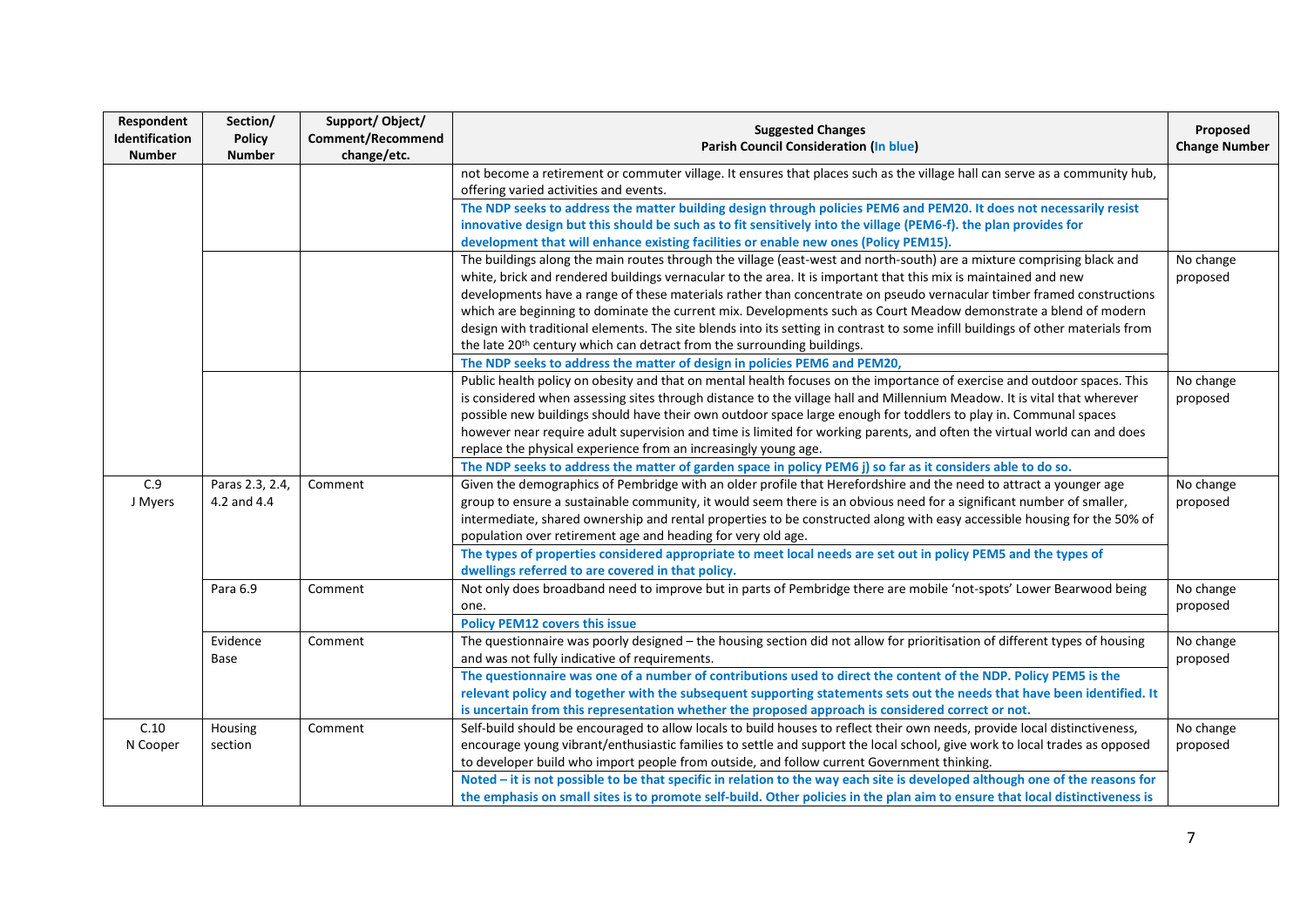| Respondent<br>Identification<br><b>Number</b> | Section/<br><b>Policy</b><br><b>Number</b> | Support/Object/<br>Comment/Recommend<br>change/etc. | <b>Suggested Changes</b><br><b>Parish Council Consideration (In blue)</b>                                                                                                                                                                                                                                                                                                                                                                                                                                                                                                                                                                                                                                                                                                                                                                                                                                                                                                                                                                                                                                                                                 | Proposed<br><b>Change Number</b> |
|-----------------------------------------------|--------------------------------------------|-----------------------------------------------------|-----------------------------------------------------------------------------------------------------------------------------------------------------------------------------------------------------------------------------------------------------------------------------------------------------------------------------------------------------------------------------------------------------------------------------------------------------------------------------------------------------------------------------------------------------------------------------------------------------------------------------------------------------------------------------------------------------------------------------------------------------------------------------------------------------------------------------------------------------------------------------------------------------------------------------------------------------------------------------------------------------------------------------------------------------------------------------------------------------------------------------------------------------------|----------------------------------|
|                                               |                                            |                                                     | maintained on all sites. The whole of Pembridge village falls within its Conservation Area and this strengthens the<br>ability to ensure is character and appearance is maintained or enhanced.                                                                                                                                                                                                                                                                                                                                                                                                                                                                                                                                                                                                                                                                                                                                                                                                                                                                                                                                                           |                                  |
| C.11<br>Gladman<br>Developments<br>Ltd        | General                                    |                                                     | Offer to assist with the preparation of the NDP; refer to the need for the NDP to meet the Basic Conditions requirement;<br>points to the requirements set out in the NPPF; advises that there is supplementary 'Planning Practice Guidance'; and<br>refers to the provisions of Herefordshire Local Core Strategy.<br>Both the NDP Steering Group and the Parish Council is aware of the requirements that need to be met in terms of<br>complying with the relevant Regulations.                                                                                                                                                                                                                                                                                                                                                                                                                                                                                                                                                                                                                                                                        | No change<br>proposed            |
|                                               | Policy PEM3                                |                                                     | Opposes the restricting development to that within the settlement boundary in that it will preclude other sustainable<br>development, arbitrarily restricts suitable development and does not represent a positive approach to growth. The policy<br>should indicate that demonstrably sustainable development adjacent to the settlement boundary would be supported.<br>Herefordshire Core Strategy paragraph 4.8.23 indicates that settlement boundaries should be defined and this was a<br>requirement set by the Inspector at the public examination into that plan who wishes it to be clear where development<br>was to take place and what would be considered 'open countryside'. Core Strategy policy RA2 indicates that<br>development should be within or adjacent to the built-up area of the settlement. The NDP has allocated sites and<br>defined a settlement boundary that provides for more than he required level of proportional growth. The NDP provides<br>certainty to both developers and the community for the plan period. The approach adopted is consistent with that for<br>most if not all settlements within the County. | No change<br>proposed            |
|                                               | Policy PEM6                                |                                                     | Design principles should not be overly onerous to render development unviable. The design policies should avoid<br>unnecessary prescription or detail and should concentrate on guiding the overall scale, density, massing, height,<br>landscape, layout, materials and access of new development in relation to neighbouring buildings and the local area more<br>generally. Plans should not contain such policies that would add financial burdens to a scheme which would render a<br>scheme unviable.<br>Noted - Given the importance of design in terms of ensuring the character and appearance of Pembridge Conservation<br>area is preserved or enhanced, the design criteria are considered reasonable and appropriate. Pembridge has been<br>identified as being within the top 50 conservation areas within the country. There is no reason to believe that the<br>approach, which continues that previously adopted, has affected viability.                                                                                                                                                                                                | No change<br>proposed            |
|                                               | Policy PEM18                               |                                                     | Whilst supporting the thrust of this policy, the need for criteria based policies in relation to proposals affecting protected<br>wildlife or geodiversity sites or landscape areas, and that protection should be commensurate with their status and gives<br>appropriate weight to their importance and contributions to wider networks. As currently drafted this policy does not align<br>with the NPPF given it fails to make a distinction and recognise that there are two separate balancing exercises which need<br>to be undertaken for national and local designated sites and their settings. The policy should be revisited to ensure that it<br>is consistent with the approach set out within the Framework,<br>It is considered that the policy is consistent with the NPPF and reflects similar approaches in other neighbourhood plans<br>that have been adopted.                                                                                                                                                                                                                                                                       | No change<br>proposed            |
|                                               | Policy PEM19                               |                                                     | The significance of the designated heritage asset should be assessed and where there is less than substantial harm, this<br>should be weighed in the planning balance against the public benefits of the proposal. Where there is deemed to be<br>substantial harm, then the proposal would need to achieve substantial public benefits to outweigh that harm.                                                                                                                                                                                                                                                                                                                                                                                                                                                                                                                                                                                                                                                                                                                                                                                            | See Change No<br>34              |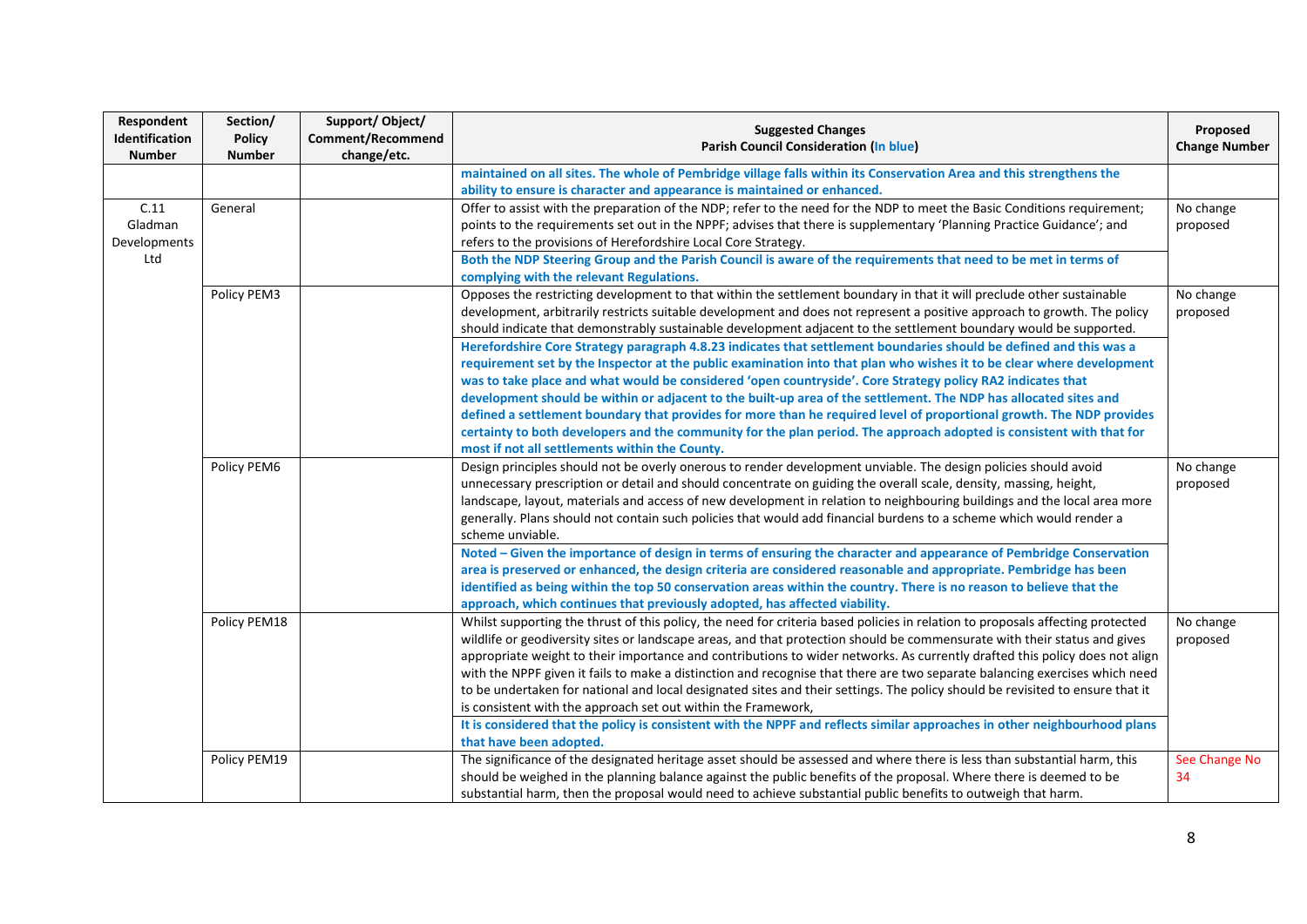| Respondent<br>Identification<br><b>Number</b> | Section/<br><b>Policy</b><br><b>Number</b> | Support/Object/<br>Comment/Recommend<br>change/etc. | <b>Suggested Changes</b><br><b>Parish Council Consideration (In blue)</b>                                                                                                                                                                                                                                                                                                                                                                                                                                                                                                                                                                                                                                                                                                                                                                                                                                                                                                                                                          | Proposed<br><b>Change Number</b> |
|-----------------------------------------------|--------------------------------------------|-----------------------------------------------------|------------------------------------------------------------------------------------------------------------------------------------------------------------------------------------------------------------------------------------------------------------------------------------------------------------------------------------------------------------------------------------------------------------------------------------------------------------------------------------------------------------------------------------------------------------------------------------------------------------------------------------------------------------------------------------------------------------------------------------------------------------------------------------------------------------------------------------------------------------------------------------------------------------------------------------------------------------------------------------------------------------------------------------|----------------------------------|
|                                               |                                            |                                                     | For non-designated heritage assets, the policy must reflect the guidance that the test that should be applied in these cases<br>is that a balanced judgement should be reached having regard to the scale of any harm and the significance of the heritage<br>asset.                                                                                                                                                                                                                                                                                                                                                                                                                                                                                                                                                                                                                                                                                                                                                               |                                  |
|                                               |                                            |                                                     | This is the intention of the policy although it is recognised that the need for the significance to be assessed should be<br>indicated. The policy then describes the level of weight that should be given to the various heritage assets.                                                                                                                                                                                                                                                                                                                                                                                                                                                                                                                                                                                                                                                                                                                                                                                         |                                  |
| C.12<br>T Norman                              | Para 2.13                                  |                                                     | Flood map is not at Figure 1<br>This is an error and grateful to it being pointed out                                                                                                                                                                                                                                                                                                                                                                                                                                                                                                                                                                                                                                                                                                                                                                                                                                                                                                                                              | See Change No                    |
|                                               | Para 2.14                                  |                                                     | There is no grade 1 agricultural land in the Parish<br>The agricultural land classification map is at a relatively small scale and it appears to show grade 1 land in the Bearwood<br>area and between Pembridge and Dilwyn. However, the greater knowledge of the person making this representation is<br>accepted                                                                                                                                                                                                                                                                                                                                                                                                                                                                                                                                                                                                                                                                                                                | See change No                    |
|                                               | Para 2.17                                  |                                                     | Take out 'deteriorating'.<br>This is helpful advice                                                                                                                                                                                                                                                                                                                                                                                                                                                                                                                                                                                                                                                                                                                                                                                                                                                                                                                                                                                | See change No<br>8               |
|                                               | Para 2.19                                  |                                                     | Moseley Common is not 'unfavourable recovering' but '100% favourable'. Can only find 6 SWS within the Parish - details<br>provided to show this dated August 2017.<br>The updated advice about Mosely Common is helpful advice. The figure for SWS is taken from the SEA Scoping report<br>although it is noted one of the 12 lies outside of the Parish.                                                                                                                                                                                                                                                                                                                                                                                                                                                                                                                                                                                                                                                                          | See change No<br>9               |
|                                               | Para 3.21                                  |                                                     | The River Lugg is in unfavourable condition and measures to ensure its improvement will be affected by water quality from<br>the River Arrow<br>This is helpful advice                                                                                                                                                                                                                                                                                                                                                                                                                                                                                                                                                                                                                                                                                                                                                                                                                                                             | See change No<br>11              |
|                                               | Para 3.22                                  |                                                     | Insert 'A range of locally important sites including Special Wildlife Sites, Ancient Woodland Sites, Sites of Special Scientific<br>Interest,<br>This is helpful advice                                                                                                                                                                                                                                                                                                                                                                                                                                                                                                                                                                                                                                                                                                                                                                                                                                                            | See change No<br>12              |
|                                               | Para 3.24                                  |                                                     | Wording - The condition of the River Lugg and River Wye is failing the Habitats Directive due to the excessive levels of<br>phosphates that effect  It is understood  2020 - 2025. How do we know growth can be accepted? It will be<br>appropriate to take a precautionary approach  Last sentence is wrong. There have several recent pollution incidents. I<br>have been involved with these and Welsh water has spent a lot of time and money trying to correct them.<br>It is understood from Herefordshire Council that Dwr Cymru/Welsh Water has confirmed it will ensure its investment<br>programme will accommodate the level of growth required. This has been confirmed (see representation S2 below).<br>Policy PEM22 (including the suggested alteration) does provide for development to be phased to ensure it can be<br>accommodated within the necessary investment programme. The Steering Group was not aware that this has been an<br>issue recently but will amend the last sentence to reflect this advice. | See change No<br>13              |
|                                               | Para 5.11                                  |                                                     | 'Parish' not 'village'<br>The figure relates to possible windfall development within Pembridge village settlement boundary. A further windfall<br>allowance has been assessed for the rural parts of the parish - see paragraph 5.26                                                                                                                                                                                                                                                                                                                                                                                                                                                                                                                                                                                                                                                                                                                                                                                               | No change<br>proposed            |
|                                               | Para 5.12                                  |                                                     | Minimum of 44? Dwellings (after current and windfall)<br>The figure relates to the probable minimum contributions made by the seven sites                                                                                                                                                                                                                                                                                                                                                                                                                                                                                                                                                                                                                                                                                                                                                                                                                                                                                          | No change<br>proposed            |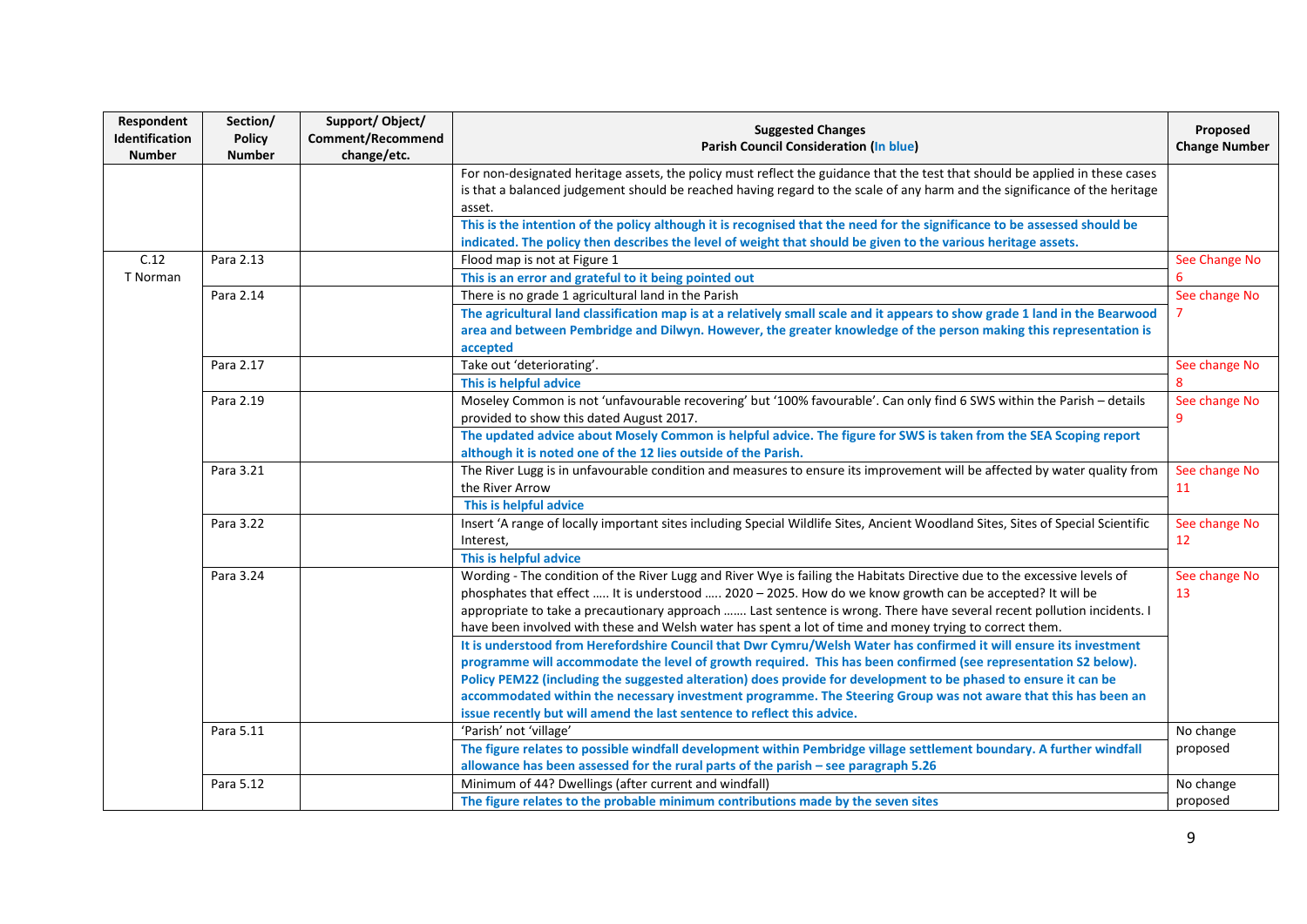| Respondent<br>Identification | Section/<br><b>Policy</b> | Support/Object/<br><b>Comment/Recommend</b> | <b>Suggested Changes</b><br><b>Parish Council Consideration (In blue)</b>                                                               | Proposed<br><b>Change Number</b> |
|------------------------------|---------------------------|---------------------------------------------|-----------------------------------------------------------------------------------------------------------------------------------------|----------------------------------|
| <b>Number</b>                | <b>Number</b>             | change/etc.                                 |                                                                                                                                         |                                  |
|                              | Para 5.20                 |                                             | Old Burgage plots are to rear of surgery - look at map.                                                                                 | See change No                    |
|                              |                           |                                             | Noted and this should be changed.                                                                                                       | 20                               |
|                              | Para 5.24                 |                                             | Need to discuss - all the building behind the Village (Hall?) will put pressure on the New Inn roads. May be potential to               | No change                        |
|                              |                           |                                             | start 'ring road' through putting road out to Western Estates.                                                                          | proposed                         |
|                              |                           |                                             | The potential effect of development on the New Inn roads is acknowledged and why development in this direction is                       |                                  |
|                              |                           |                                             | limited. The potential adverse effects of traffic arising from development apply to all the roads within the village and                |                                  |
|                              |                           |                                             | the purpose of spreading development across these roads is to try to minimise the effects overall. There is no proposal                 |                                  |
|                              |                           |                                             | for what would be a major highway infrastructure project within either Herefordshire Core Strategy or the Local                         |                                  |
|                              |                           |                                             | Transport Plan. Consequently, the NDP cannot include such a proposal.                                                                   |                                  |
|                              | Para 6.8                  |                                             | Lugg and then the Wye - the Nutrient Management Plan has been prepared. Last sentence - agriculture and housing does<br>not add further | No change<br>proposed            |
|                              |                           |                                             | It is a matter of debate as to whether the current NMP as yet contains measures to address the phosphate issue within                   |                                  |
|                              |                           |                                             | the Rivers Lugg and Wye. Currently it is more of a 'road map' indicating what further work is necessary to prepare                      |                                  |
|                              |                           |                                             | appropriate actions. Neither the Environment agency nor Herefordshire Council has suggested this reference should be                    |                                  |
|                              |                           |                                             | changed. As a consequence, it is felt the current statement should be retained.                                                         |                                  |
|                              | Para 6.11                 |                                             | Add 'light' to noise.                                                                                                                   | See change No                    |
|                              |                           |                                             | <b>Helpful suggestion</b>                                                                                                               | 27                               |
|                              | Policy PEM14              |                                             | d) They will not affect biodiversity, 'e.g. hydro schemes'                                                                              | No change                        |
|                              |                           |                                             | It would not be appropriate to suggest this example meets the criterion. Whether it meets the criterion is a matter to be               | proposed                         |
|                              |                           |                                             | judged in each instance. It may be possible for a hydro scheme to affect biodiversity.                                                  |                                  |
|                              | Para 6.13                 |                                             | Typo - last line - 'wold'                                                                                                               | See change No                    |
|                              |                           |                                             | This is an error and grateful to it being pointed out                                                                                   | 28                               |
|                              | Para 7.1                  |                                             | Include the church.                                                                                                                     | See change No                    |
|                              |                           |                                             | It would be useful to include reference to the Church.                                                                                  | 29                               |
|                              | Para 7.4                  |                                             | Not sure if this is the place but add 'But the Parish is short of Burial space which will run out in 18 months. There is a need         | No change                        |
|                              |                           |                                             | to negotiate a new expansion of the existing or find a new site (possibly by the village hall?)                                         | proposed                         |
|                              |                           |                                             | This paragraph describes those areas designated as 'Local green Space' and is not one where you would suggest sites for                 |                                  |
|                              |                           |                                             | a new or expanded burial ground. Should it be the intention to look for a site then the most appropriate place to refer                 |                                  |
|                              |                           |                                             | to this is in Appendix 2. Should it be intended to propose a site then a specific policy may be more appropriate.                       |                                  |
|                              | Policy PEM18              |                                             | d) miss out' continued improvement'; insert 'favourable status'.                                                                        | See changes No                   |
|                              |                           |                                             | New g) retain the Special Wildlife Sites                                                                                                | 32                               |
|                              |                           |                                             | Helpful advice in relation to 'c)'. With regard to Special Wildlife Sites, these are referred to in criterion e). DEFRA                 |                                  |
|                              |                           |                                             | guidance increasingly refers to the 'local sites network' although it could be made clearer in both the policy and                      |                                  |
|                              |                           |                                             | supporting statement that this is what is being referred to. It should however be noted that the sites were designated in               |                                  |
|                              |                           |                                             | the 1970/80s and although those within much of north Herefordshire were reviewed in the 1990s. Some sites were                          |                                  |
|                              |                           |                                             | reviewed later through a process of preparing management plans for a number, although the current status and                            |                                  |
|                              |                           |                                             | condition of many is unknown. The approach is now based more upon an 'alert' whereby should proposals be advanced                       |                                  |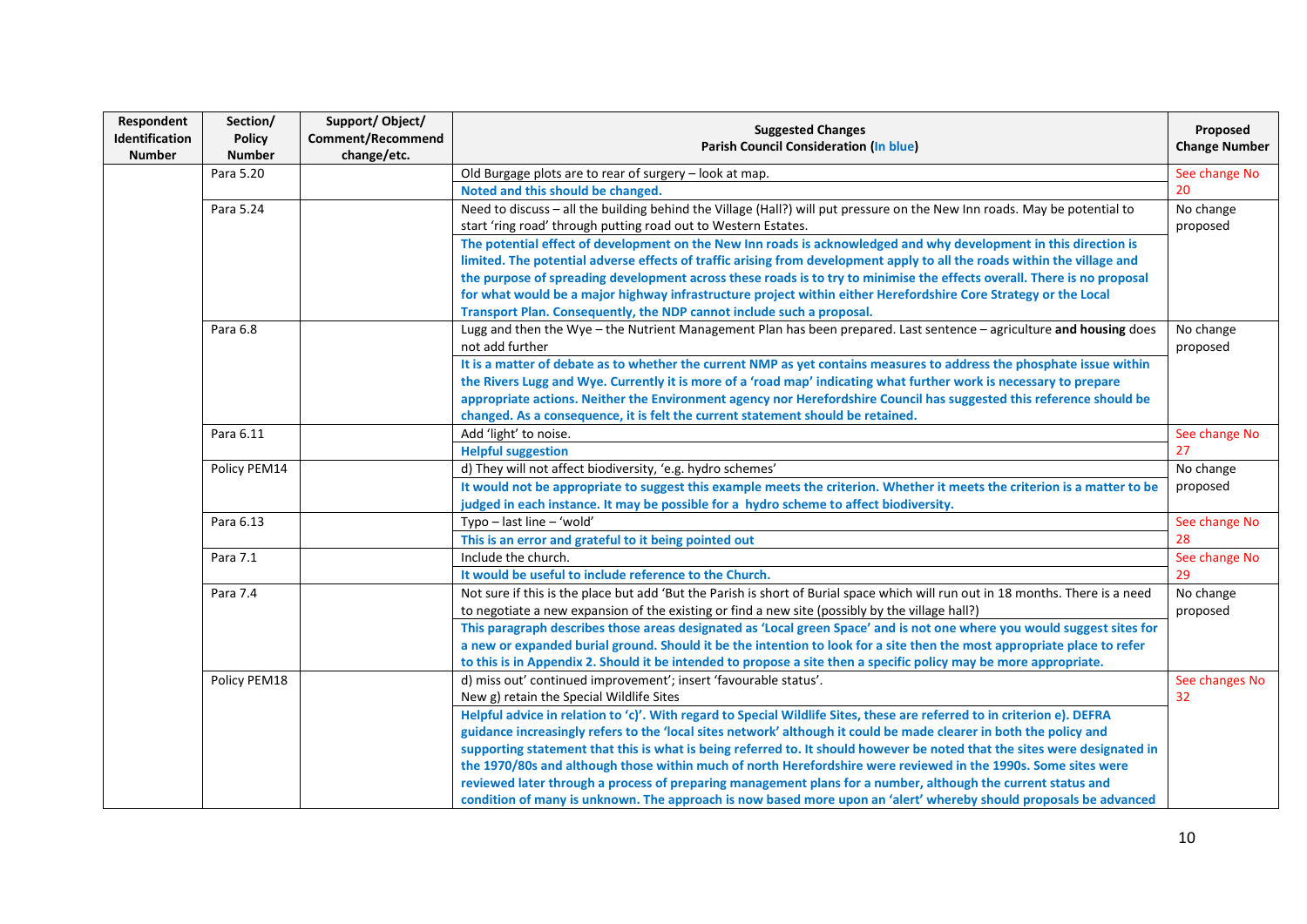| Respondent<br><b>Identification</b><br><b>Number</b> | Section/<br><b>Policy</b><br><b>Number</b> | Support/Object/<br><b>Comment/Recommend</b><br>change/etc. | <b>Suggested Changes</b><br><b>Parish Council Consideration (In blue)</b>                                                                                                                                                                                                                                                                                                                                                                                                                                                                                                                                                                                                                | Proposed<br><b>Change Number</b> |
|------------------------------------------------------|--------------------------------------------|------------------------------------------------------------|------------------------------------------------------------------------------------------------------------------------------------------------------------------------------------------------------------------------------------------------------------------------------------------------------------------------------------------------------------------------------------------------------------------------------------------------------------------------------------------------------------------------------------------------------------------------------------------------------------------------------------------------------------------------------------------|----------------------------------|
|                                                      |                                            |                                                            | for local wildlife sites, they would need to be assessed to determine their current value. Hence a policy to seek their<br>retention per-se would not be appropriate but should refer to protecting their biodiversity value.                                                                                                                                                                                                                                                                                                                                                                                                                                                            |                                  |
|                                                      | Policy PEM19                               |                                                            | b) ref behind the surgery                                                                                                                                                                                                                                                                                                                                                                                                                                                                                                                                                                                                                                                                | No change                        |
|                                                      |                                            |                                                            | Noted although the character of this area appears to have ben eroded.                                                                                                                                                                                                                                                                                                                                                                                                                                                                                                                                                                                                                    | proposed                         |
|                                                      | Policy PEM20                               |                                                            | 4. TPOs are not required - trees are covered by the Conservation Area.                                                                                                                                                                                                                                                                                                                                                                                                                                                                                                                                                                                                                   | No change                        |
|                                                      |                                            |                                                            | Trees are only protected for a 6-week notification period when they fall within a conservation area. Should permanent<br>protection be required then a TPO should be used.                                                                                                                                                                                                                                                                                                                                                                                                                                                                                                               | proposed                         |
|                                                      | Policy PEM22                               |                                                            | Very important                                                                                                                                                                                                                                                                                                                                                                                                                                                                                                                                                                                                                                                                           | No change                        |
|                                                      |                                            |                                                            | <b>Noted</b>                                                                                                                                                                                                                                                                                                                                                                                                                                                                                                                                                                                                                                                                             | proposed                         |
|                                                      | Para 9.1                                   |                                                            | This has always been the case, ref the last NDP and parish minutes to 1955. May be develop a short road to the western<br>edge of the village and leave space for a future road to the east - Ref PEM24 - last sentence.                                                                                                                                                                                                                                                                                                                                                                                                                                                                 | No change<br>proposed            |
|                                                      |                                            |                                                            | To reserve land for such a scheme would require either Herefordshire Council or the Parish Council to make available<br>resources for purchasing the relevant land. Herefordshire Council has not proposed a highways project for Pembridge<br>within its Core Strategy or Local Transport Plan. As such that Council is not committed to such a project. The Parish<br>Council is not in a position to fund such a project. It is understood any requirement for a landowner to make available<br>land or develop part of such a road as part of any development scheme would not comply with provisions relating to<br>the application of conditions or planning obligations.          |                                  |
|                                                      | Appendix 2                                 |                                                            | Enabling Associated Measures - Burial Ground; Bypass                                                                                                                                                                                                                                                                                                                                                                                                                                                                                                                                                                                                                                     | <b>Advice awaited</b>            |
|                                                      |                                            |                                                            | Should it be the Parish Council's intention to seek a new or extended burial ground then it would be useful to refer to<br>this within Appendix 2. Should it be the intention to use the NDP to identify a site then a policy covering this might be<br>appropriate although the implications of such an approach would need to be carefully considered. Herefordshire<br>Council would be responsible for any bypass and there is no proposal for what would be a major highway infrastructure<br>project within either Herefordshire Core Strategy or the Local Transport Plan. Consequently, the NDP cannot include<br>such a proposal.                                               | from the Parish<br>Council       |
|                                                      | Map 3.1                                    |                                                            | 14 is on Burgage Plots; 30 is a Special Wildlife Site; Show possible Bypass and Burial Ground                                                                                                                                                                                                                                                                                                                                                                                                                                                                                                                                                                                            | No change                        |
|                                                      |                                            |                                                            | Map 3.1 shows sites assessed for housing. Appendix 3 is a summary of the full report prepared for that purpose<br>presented for ease of reference at this stage of plan preparation. The full report can be seen upon the Parish Council's<br>website. Appendix 3 will not form part of the final document. The specific matters of site 14, bypass and burial ground<br>are responded to elsewhere in this representation. Site 30 is not proposed for development.                                                                                                                                                                                                                     | proposed                         |
|                                                      | <b>SEA</b>                                 |                                                            | In spite of Environmental Report being date July 2017, it is full of typos, inadequate and incorrect information. MAP SEA1<br>fails to include the Mosely SSSI and the Special Wildlife Sites. One of the most i9mportant things to note is that under the<br>Water Framework Directive, comes into 4 water bodies - the Pinsley, the River Arrow, the Curl Brook and the Tippets<br>Brook. All fail to reach good ecological status. Under the Habitats Directive, the River Arrow delivers into the River Lugg<br>(Wye) SAC which is failing due to phosphates.<br>The Environmental Report has been produced by Herefordshire Council. This comment will be forwarded to that Council | No change<br>proposed            |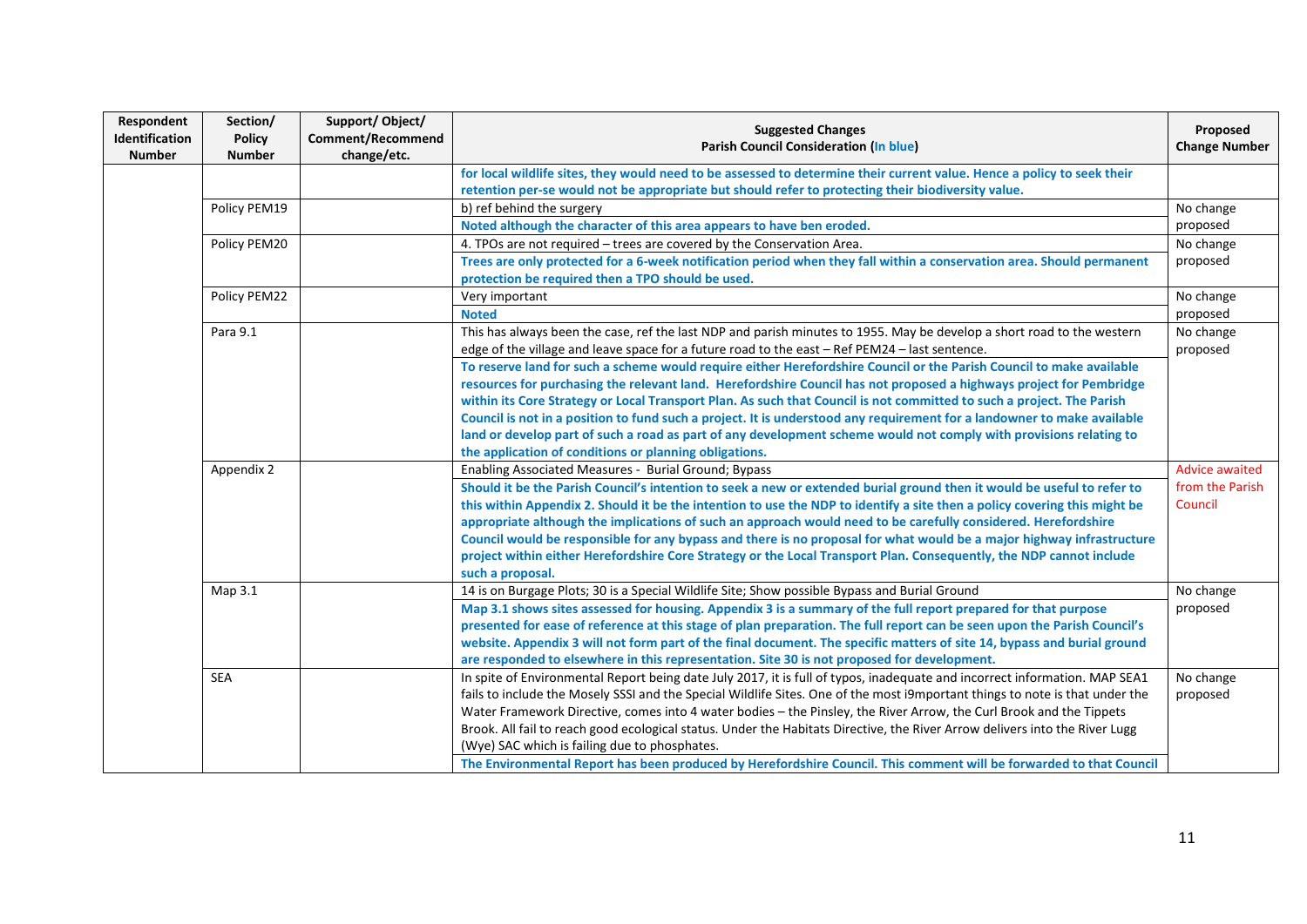## **Schedule 2: Stakeholder Representations and Response**

|                    | Section/ Policy | Support/Object/ |                                                                                                                                 |                                          |
|--------------------|-----------------|-----------------|---------------------------------------------------------------------------------------------------------------------------------|------------------------------------------|
| <b>Stakeholder</b> | <b>Number</b>   | Comment/Recom   | Comment                                                                                                                         | Amendment                                |
|                    |                 | mend            | <b>Parish Council Consideration (in blue)</b>                                                                                   | <b>Number</b>                            |
|                    |                 | change/etc.     |                                                                                                                                 |                                          |
| S.1                | Whole Plan      | Comment         | This Neighbourhood Plan is well researched and incorporates details and conclusions taken from consultations held with          | No change proposed                       |
| Herefordshire      |                 |                 | the Parishioners.                                                                                                               |                                          |
| Council            |                 |                 | <b>Noted</b>                                                                                                                    |                                          |
| (Statutory         | Housing Growth  | Comment         | The policies of the Pembridge Draft NDP take into consideration the NPPF and the Herefordshire Local Plan (Core                 | No change proposed                       |
| Consultee)         |                 |                 | Strategy) and provide further detail on the higher-level policies whilst in the main remaining in general conformity. The       |                                          |
|                    |                 |                 | plan demonstrates that the delivery of the housing growth within the Parish Is likely to come forward within the plan           |                                          |
|                    |                 |                 | period.                                                                                                                         |                                          |
|                    |                 |                 | <b>Noted</b>                                                                                                                    |                                          |
|                    | Policy PEM1     | Comment         | In accord with equivalent CS policy SS1                                                                                         | No change proposed<br>No change proposed |
|                    |                 |                 | <b>Noted</b>                                                                                                                    |                                          |
|                    | Policy PEM2     | Comment         | In accord with equivalent CS policy RA2-RA6                                                                                     |                                          |
|                    |                 |                 | <b>Noted</b>                                                                                                                    |                                          |
|                    | Policy PEM3     | Comment         | In accord with equivalent CS policy RA2 - NB Land to East of Oak View- If the existing buildings on site are agricultural-      | See change No 18                         |
|                    |                 |                 | the site must be classified as greenfield, not brownfield.                                                                      |                                          |
|                    |                 |                 | Noted. It is likely that the buildings have a mixture of uses, including agricultural. Given that the status of the barns is    |                                          |
|                    |                 |                 | to a large extent irrelevant in that their removal would benefit the character and appearance of the Conservation               |                                          |
|                    |                 |                 | Area, there is no need to refer to the current status of either greenfield or brownfield in paragraph 5.8.                      |                                          |
|                    | Policy PEM4     |                 | In (POSSIBLY or UNCERTAIN) accord with equivalent CS policy RA2 Site 1- It is worth noting that the 2012 Strategic              | Issue $1 - no$ change                    |
|                    |                 |                 | Housing Land Availability Assessment (SHLAA) concluded that creating an access would almost certainly necessitate the           | proposed.                                |
|                    |                 |                 | removal of hedgerow, contrary to criterion 4 of policy PEM20, which states that development should not lead to this.            |                                          |
|                    |                 |                 |                                                                                                                                 | Issue $2 -$ see change                   |
|                    |                 |                 | The following five allocated housing sites are within 250m of a known closed landfill site which is a use that may be           | <b>No 19</b>                             |
|                    |                 |                 | considered potentially contaminative:                                                                                           |                                          |
|                    |                 |                 | Site 2: Land off Manley Crescent (PEM 4ii).<br>$\bullet$                                                                        |                                          |
|                    |                 |                 | Site 3: Land off Sandiford Ploc (PEM 4iii).<br>$\bullet$                                                                        |                                          |
|                    |                 |                 | Site 5: To the rear of The Gables (PEM 4v).<br>$\bullet$                                                                        |                                          |
|                    |                 |                 | Site 6: Land at Townsend (PEM 4vi).<br>$\bullet$                                                                                |                                          |
|                    |                 |                 | Site 7: Land to the west of Manley Lane (PEM 4vii).                                                                             |                                          |
|                    |                 |                 | It will be necessary for the applicant to undertake a site investigation to consider the risk from the landfill to these sites. |                                          |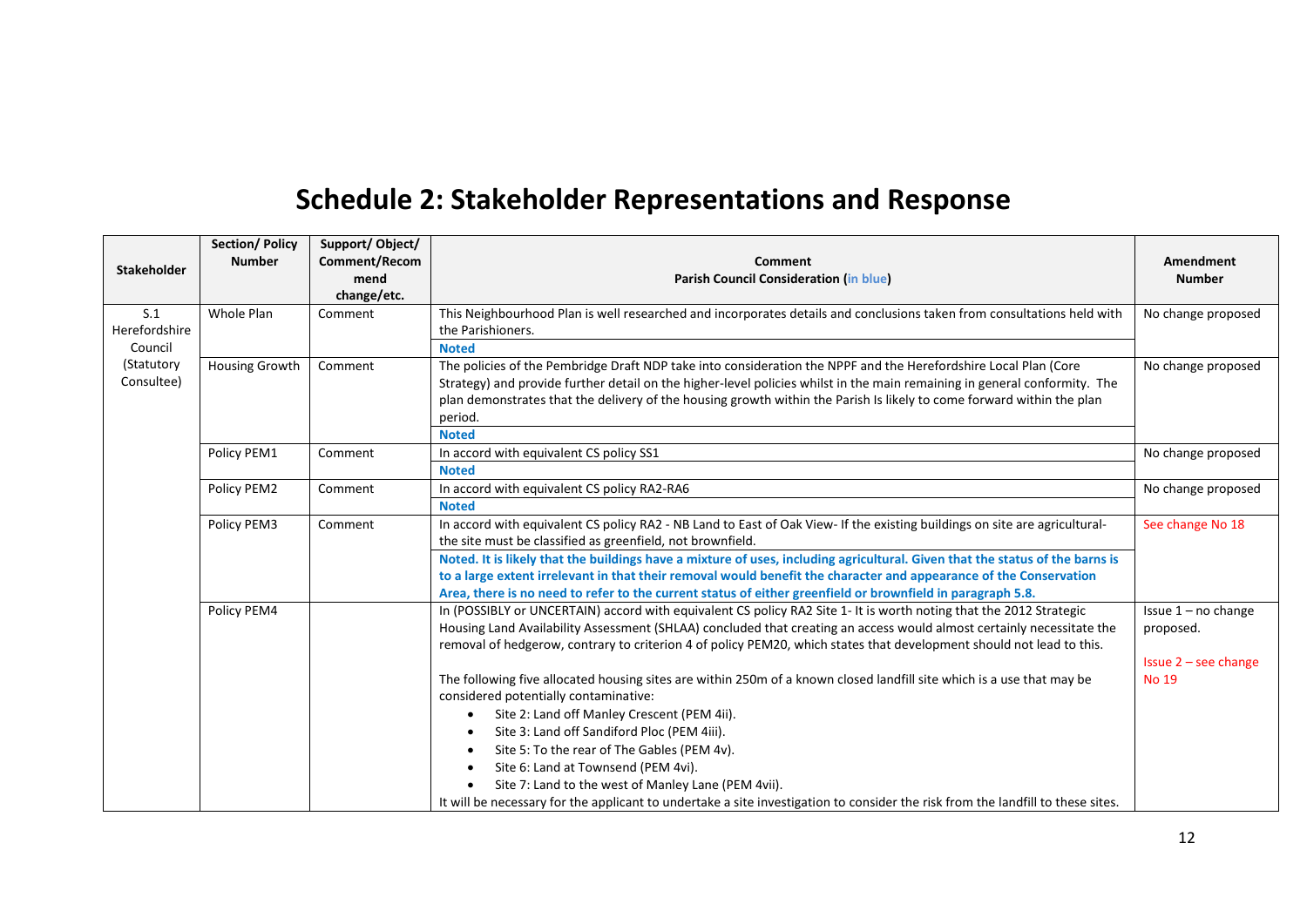|                    | <b>Section/Policy</b><br><b>Number</b> | Support/Object/<br>Comment/Recom | Comment                                                                                                                                                                                                                                                                                                                                                                                                                                                                                               | Amendment                            |
|--------------------|----------------------------------------|----------------------------------|-------------------------------------------------------------------------------------------------------------------------------------------------------------------------------------------------------------------------------------------------------------------------------------------------------------------------------------------------------------------------------------------------------------------------------------------------------------------------------------------------------|--------------------------------------|
| <b>Stakeholder</b> |                                        | mend                             | <b>Parish Council Consideration (in blue)</b>                                                                                                                                                                                                                                                                                                                                                                                                                                                         | <b>Number</b>                        |
|                    |                                        | change/etc.                      | We would recommend a condition be appended to any planning approval to ensure the site is both safe and suitable for                                                                                                                                                                                                                                                                                                                                                                                  |                                      |
|                    |                                        |                                  | its intended use. ((Example of a suitably worded condition was provided).                                                                                                                                                                                                                                                                                                                                                                                                                             |                                      |
|                    |                                        |                                  | Site 1 (Land to rear and south of Pembridge village Hall, is a large arable field. There is already a gap in the hedgerow                                                                                                                                                                                                                                                                                                                                                                             |                                      |
|                    |                                        |                                  | along this boundary affording access to the village hall. The removal of part of its hedgerow to afford access to any                                                                                                                                                                                                                                                                                                                                                                                 |                                      |
|                    |                                        |                                  | development is not considered such as to remove an essential component of the character of the Conservation area at                                                                                                                                                                                                                                                                                                                                                                                   |                                      |
|                    |                                        |                                  | this point. PEM20 only seeks to retain hedgerows that are an essential component of the Conservation Area                                                                                                                                                                                                                                                                                                                                                                                             |                                      |
|                    |                                        |                                  | character. Compensatory planting along the site's southern edge will more than compensate for any loss of                                                                                                                                                                                                                                                                                                                                                                                             |                                      |
|                    |                                        |                                  | biodiversity. Such compensatory measures will meet the requirements of Herefordshire Core Strategy policy LD2 d).                                                                                                                                                                                                                                                                                                                                                                                     |                                      |
|                    |                                        |                                  | In relation to the five sites within 250 m of a closed landfill site, this advice is helpful and appreciated.                                                                                                                                                                                                                                                                                                                                                                                         |                                      |
|                    | Policy PEM5                            | Comment                          | In accord with equivalent CS policy H3                                                                                                                                                                                                                                                                                                                                                                                                                                                                |                                      |
|                    |                                        |                                  | Restricting/identifying housing type as detached or semi-detached properties could provide an over-supply of that type                                                                                                                                                                                                                                                                                                                                                                                | See change No 21                     |
|                    |                                        |                                  | of housing. They're more expensive than other additional types e.g. terraced and could price young people out of the<br>property market.                                                                                                                                                                                                                                                                                                                                                              |                                      |
|                    |                                        |                                  | Noise, dust, odours or general nuisance to residential occupants might arise as a result of any new development and also<br>the impact that existing activities might have on the amenity of any new residential occupiers. To safeguard the amenity<br>of future occupiers, suggest an amendment to housing policy reference PEM5 g). 'Properties that enable people to work<br>from home, including live/work units where this will not affect the amenity of adjacent properties and where the new | See change No 22                     |
|                    |                                        |                                  | housing development will not be adversely impacted by existing agricultural or commercial activities.                                                                                                                                                                                                                                                                                                                                                                                                 |                                      |
|                    |                                        |                                  | The first point is noted. In relation to the second point it is not the intention to provide more expensive dwellings but                                                                                                                                                                                                                                                                                                                                                                             |                                      |
|                    |                                        |                                  | to retain the character and appearance of Pembridge Conservation Area and density and traffic generation are                                                                                                                                                                                                                                                                                                                                                                                          |                                      |
|                    |                                        |                                  | important in this regard upon the sites allocated for housing. However, it is acknowledged that this may be too                                                                                                                                                                                                                                                                                                                                                                                       |                                      |
|                    |                                        |                                  | prescriptive and that good design can be achieved through terraced accommodation. The change proposed to Policy<br>PEM6 will address the last issue.                                                                                                                                                                                                                                                                                                                                                  |                                      |
|                    | Policy PEM6                            | Comment                          | In accord with equivalent CS policy LD1-LD3, SD1                                                                                                                                                                                                                                                                                                                                                                                                                                                      | See change No 22                     |
|                    |                                        |                                  |                                                                                                                                                                                                                                                                                                                                                                                                                                                                                                       |                                      |
|                    |                                        |                                  | Noise, dust, odours or general nuisance to residential occupants might arise as a result of any new development and also<br>the impact that existing activities might have on the amenity of any new residential occupiers. To safeguard the amenity                                                                                                                                                                                                                                                  |                                      |
|                    |                                        |                                  | of future occupiers, suggest an amendment to housing policy reference PEM6 g). 'Not adversely affect the amenity of                                                                                                                                                                                                                                                                                                                                                                                   |                                      |
|                    |                                        |                                  | adjacent properties nor be adversely impacted by existing agricultural or commercial activities.                                                                                                                                                                                                                                                                                                                                                                                                      |                                      |
|                    |                                        |                                  | Noted and the advice in relation to the potential effects of adjacent uses is welcome.                                                                                                                                                                                                                                                                                                                                                                                                                |                                      |
|                    | Policy PEM7                            |                                  | In accord with equivalent CS policy H1                                                                                                                                                                                                                                                                                                                                                                                                                                                                | Issue 2 - see change<br><b>No 23</b> |
|                    |                                        |                                  | With regards to the local connection criteria restriction live in the parish to 10 years is unreasonable especially since                                                                                                                                                                                                                                                                                                                                                                             |                                      |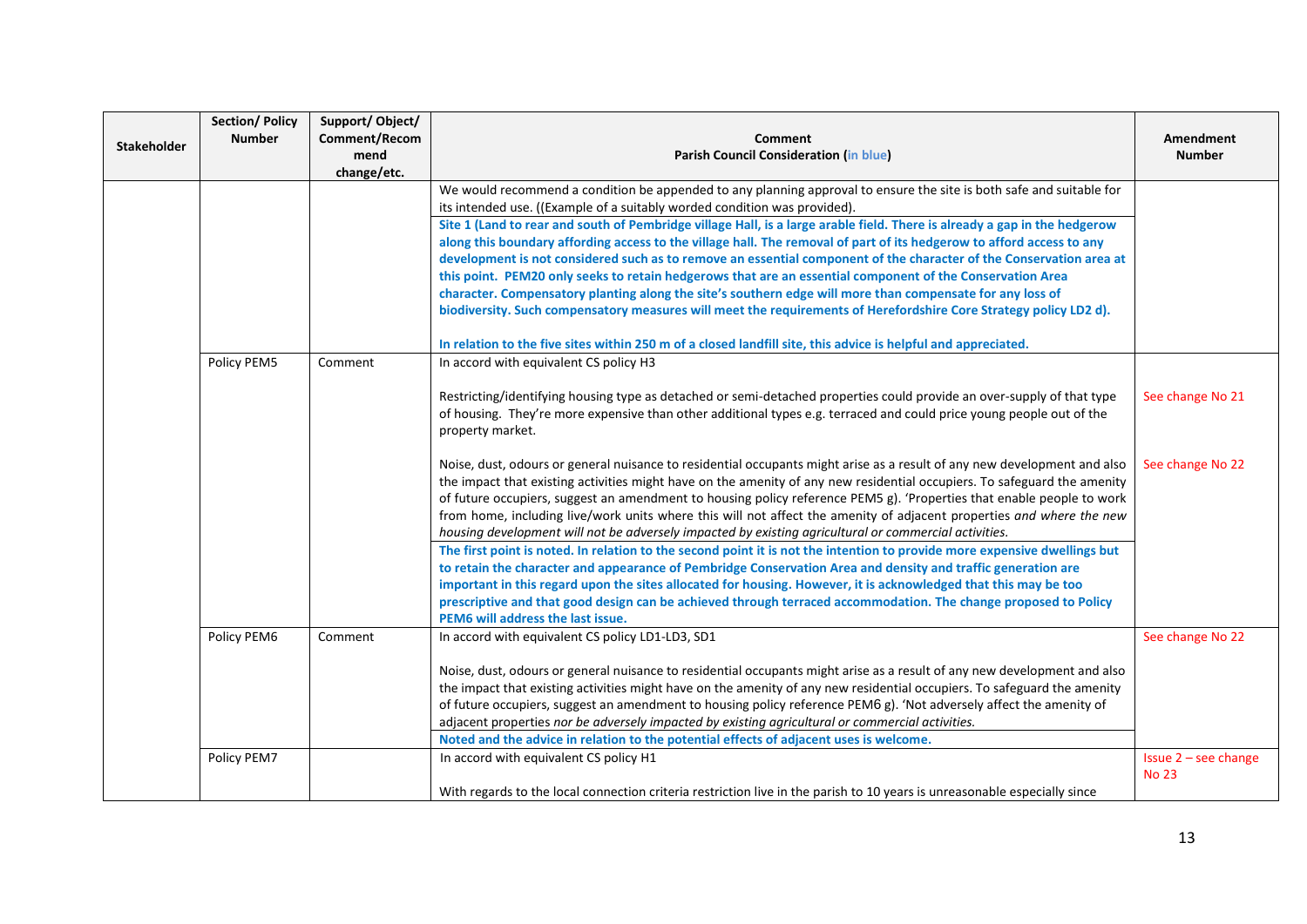| <b>Stakeholder</b> | <b>Section/Policy</b><br><b>Number</b> | Support/Object/<br>Comment/Recom<br>mend<br>change/etc. | Comment<br><b>Parish Council Consideration (in blue)</b>                                                                                                                                                                                                                                                                                                            | Amendment<br><b>Number</b> |
|--------------------|----------------------------------------|---------------------------------------------------------|---------------------------------------------------------------------------------------------------------------------------------------------------------------------------------------------------------------------------------------------------------------------------------------------------------------------------------------------------------------------|----------------------------|
|                    |                                        |                                                         | housing legislation is 6 out of 12 months and 3 out of 5 years. Would not support a 10-year local connection criterion<br>and is not in line with HC's S106's.                                                                                                                                                                                                      |                            |
|                    |                                        |                                                         | The first point is noted                                                                                                                                                                                                                                                                                                                                            |                            |
|                    |                                        |                                                         | In relation to the second point, it is thought the response is a misinterpretation of the policy statement which<br>suggests it needs to be reworded. The intention is to cover those not living within the parish at present but who have<br>lived there in the past 10 years. An amendment may help to ensure its interpretation is better understood. The aim is |                            |
|                    |                                        |                                                         | to increase flexibility not restrict it.                                                                                                                                                                                                                                                                                                                            |                            |
|                    | Policy PEM8                            | Comment                                                 | In accord with equivalent CS policy RA5<br><b>Noted</b>                                                                                                                                                                                                                                                                                                             | No change proposed         |
|                    | Policy PEM9                            | Comment                                                 | In accord with equivalent CS policy E3<br><b>Noted</b>                                                                                                                                                                                                                                                                                                              | No change proposed         |
|                    | Policy PEM10                           | Comment                                                 | In accord with equivalent CS policy RA6, E4<br><b>Noted</b>                                                                                                                                                                                                                                                                                                         | No change proposed         |
|                    | Policy PEM11                           | Expresses<br>Concern                                    | In accord with equivalent CS policy RA6.                                                                                                                                                                                                                                                                                                                            | To be advised.             |
|                    |                                        |                                                         | One area of concern relates to policy PEM11, where by it is questionable if the distances specified in c) would be<br>accepted as there is no sound evidence to support the 600m and this may be open to legal challenge. The level of detail<br>regarding manure spreading should be reviewed and as this is an Environmental Health and Environment Agency issue  |                            |
|                    |                                        |                                                         | to enforce rather than something that can be mitigated through policy.<br>First issue noted. In relation to the second issue, this policy is one that addresses a matter of significant concern<br>within the Parish and a separate report has been prepared to support the approach being proposed.                                                                |                            |
|                    | Policy PEM12                           | Comment                                                 | CS policy Not applicable but in conformity with CS<br><b>Noted</b>                                                                                                                                                                                                                                                                                                  | No change proposed         |
|                    | Policy PEM13                           | Comment                                                 | In accord with equivalent CS policy E1, E2<br><b>Noted</b>                                                                                                                                                                                                                                                                                                          | No change proposed         |
|                    | Policy PEM14                           | Comment                                                 | In accord with equivalent CS policy SD2<br><b>Noted</b>                                                                                                                                                                                                                                                                                                             | No change proposed         |
|                    | Policy PEM15                           | Suggest change                                          | In accord with equivalent CS policy SC1 - Identifying and listing particular valued community facilities to be protected<br>and/or enhanced would give the policy greater effect in the event of proposals which may affect them.<br><b>Helpful advice</b>                                                                                                          | See change No 30           |
|                    | Policy PEM16                           | Comment                                                 | CS policy Not applicable but in conformity with CS<br><b>Noted</b>                                                                                                                                                                                                                                                                                                  | No change proposed         |
|                    | Policy PEM17                           | Comment                                                 | CS policy Not applicable but in conformity with CS<br><b>Noted</b>                                                                                                                                                                                                                                                                                                  | No change proposed         |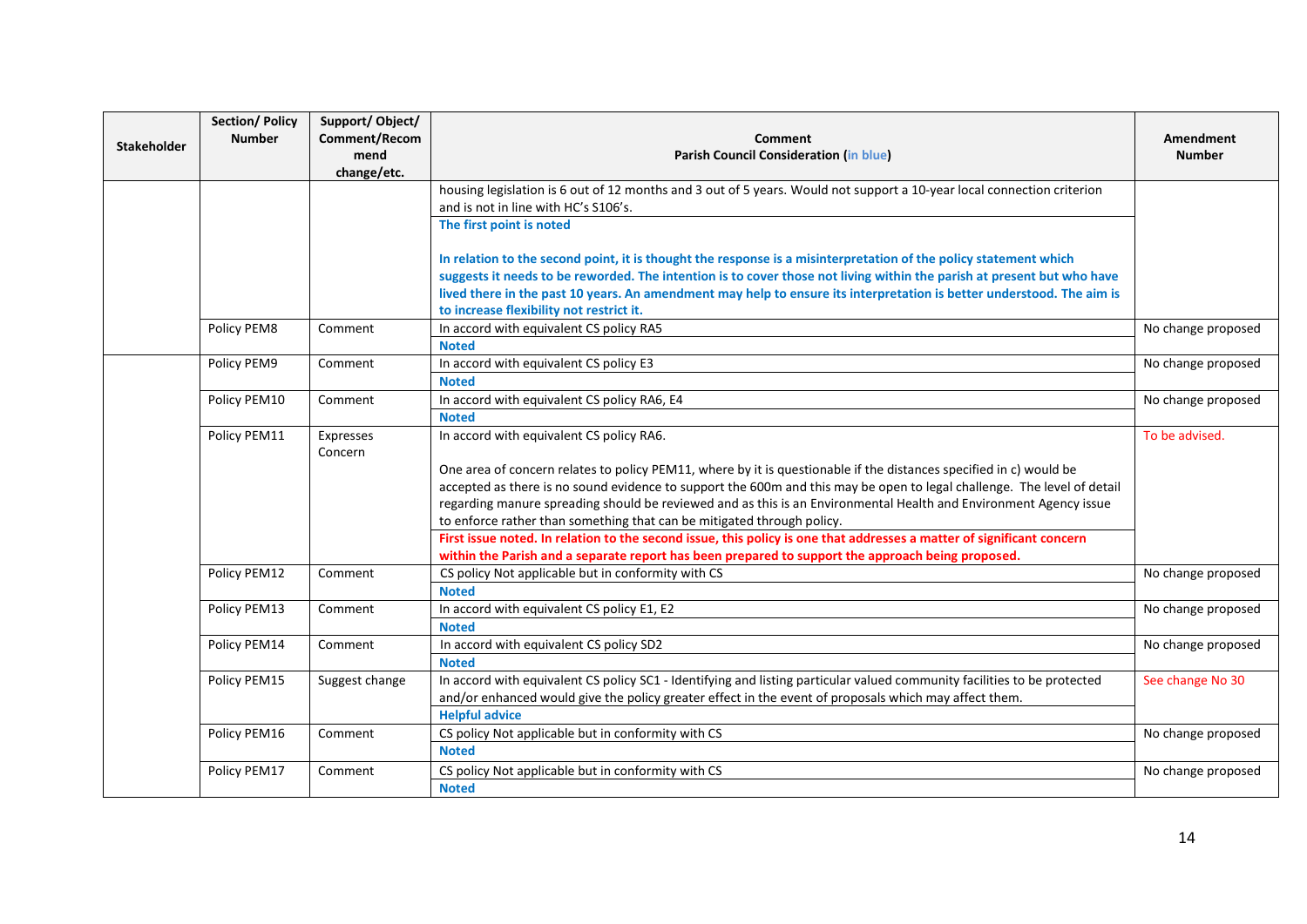| <b>Stakeholder</b>      | <b>Section/Policy</b><br><b>Number</b> | Support/Object/<br>Comment/Recom<br>mend<br>change/etc. | Comment<br><b>Parish Council Consideration (in blue)</b>                                                                                                                                                                                   | Amendment<br><b>Number</b> |
|-------------------------|----------------------------------------|---------------------------------------------------------|--------------------------------------------------------------------------------------------------------------------------------------------------------------------------------------------------------------------------------------------|----------------------------|
|                         | Policy PEM18                           | Comment                                                 | In accord with equivalent CS policy LD1-LD3                                                                                                                                                                                                | No change proposed         |
|                         |                                        |                                                         | <b>Noted</b>                                                                                                                                                                                                                               |                            |
|                         | Policy PEM19                           | Comment                                                 | In accord with equivalent CS policy LD4                                                                                                                                                                                                    | No change proposed         |
|                         |                                        |                                                         | <b>Noted</b>                                                                                                                                                                                                                               |                            |
|                         | Policy PEM20                           | Comment                                                 | In accord with equivalent CS policy LD4                                                                                                                                                                                                    | No change proposed         |
|                         |                                        |                                                         | <b>Noted</b>                                                                                                                                                                                                                               |                            |
|                         | Policy PEM21                           | Comment                                                 | In accord with equivalent CS policy SD3                                                                                                                                                                                                    | No change proposed         |
|                         |                                        |                                                         | <b>Noted</b>                                                                                                                                                                                                                               |                            |
|                         | Policy PEM22                           | Comment                                                 | In accord with equivalent CS policy SD4                                                                                                                                                                                                    | No change proposed         |
|                         |                                        |                                                         | <b>Noted</b>                                                                                                                                                                                                                               |                            |
|                         | Policy PEM23                           | Comment                                                 | In accord with equivalent CS policy SD1                                                                                                                                                                                                    | No change proposed         |
|                         |                                        |                                                         | <b>Noted</b>                                                                                                                                                                                                                               |                            |
|                         | Policy PEM24                           | Comment                                                 | In accord with equivalent CS policy MT1                                                                                                                                                                                                    | No change proposed         |
|                         |                                        |                                                         | <b>Noted</b>                                                                                                                                                                                                                               |                            |
|                         | Policy PEM25                           | Comment                                                 | In accord with equivalent CS policy MT1                                                                                                                                                                                                    | No change proposed         |
|                         |                                        |                                                         | <b>Noted</b>                                                                                                                                                                                                                               |                            |
|                         | Policy PEM26                           | Comment                                                 | In accord with equivalent CS policy MT1                                                                                                                                                                                                    | No change proposed         |
|                         |                                        |                                                         | <b>Noted</b>                                                                                                                                                                                                                               |                            |
| S <sub>2</sub>          | Whole plan                             | Comment                                                 | DCWW are supportive of the aims, objectives and policies set out.                                                                                                                                                                          | No change proposed         |
| Welsh Water             |                                        |                                                         | <b>Noted</b>                                                                                                                                                                                                                               |                            |
| Dwr Cymru<br>(Statutory | Whole Plan                             | Comment                                                 | Particularly pleased to note the references throughout towards the provision of sustainable drainage systems in new<br>development.                                                                                                        | No change proposed         |
| Consultee)              |                                        |                                                         | <b>Noted</b>                                                                                                                                                                                                                               |                            |
|                         | PEM22                                  | Suggest change                                          | In particular are pleased with the inclusion of PEM22: Sewage Infrastructure. However, recommend that it is reworded<br>to the following for clarity with regard to the sewerage network as well as the wastewater treatment works (WwTW): | See change No 37           |
|                         |                                        |                                                         | New Policy: Public sewerage network and wastewater treatment works (WwTW)                                                                                                                                                                  |                            |
|                         |                                        |                                                         | Development that may result in the capacity of the public sewerage network and/or the Pembridge wastewater                                                                                                                                 |                            |
|                         |                                        |                                                         | treatment works (WwTW) becoming overloaded will not be permitted.                                                                                                                                                                          |                            |
|                         |                                        |                                                         | In either of these instances, development will need to be phased or delayed until capacity becomes available, either                                                                                                                       |                            |
|                         |                                        |                                                         | through DCWW regulatory investment or, in advance of this through the developer funding the improvements                                                                                                                                   |                            |
|                         |                                        |                                                         | themselves via the provisions of the Water Industry Act (1991) and/or section 106 of the Town and Country Planning<br>Act (1990).                                                                                                          |                            |
|                         |                                        |                                                         | The advice is appreciated and will be taken on board.                                                                                                                                                                                      |                            |
|                         | Whole Plan                             | Comment                                                 | With regard to the growth proposed in the Neighbourhood Development Plan, there ought to be no issue in the WwTW                                                                                                                           | No change proposed         |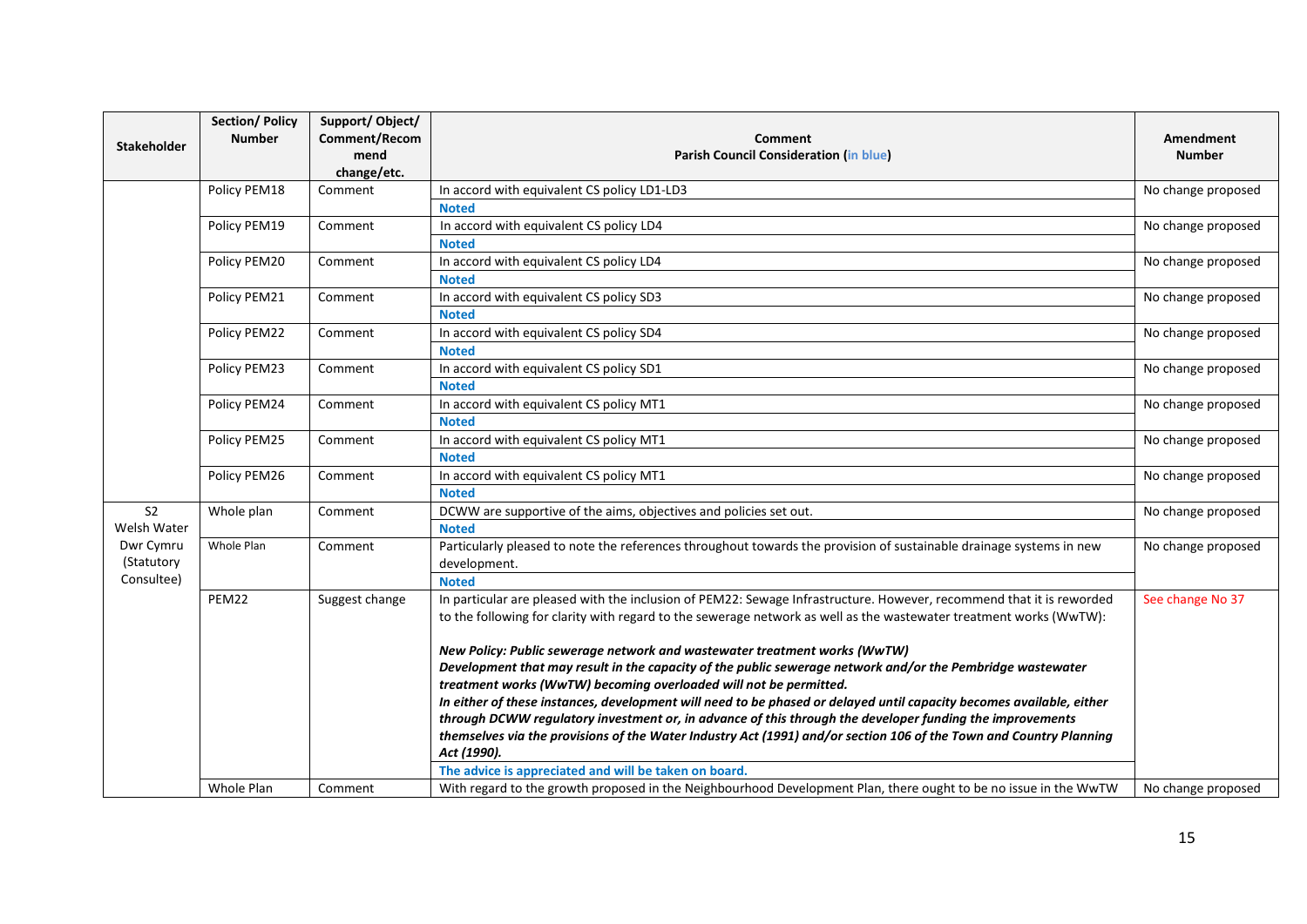| <b>Stakeholder</b>                    | <b>Section/Policy</b><br><b>Number</b>                                      | Support/Object/<br>Comment/Recom<br>mend<br>change/etc. | <b>Comment</b><br><b>Parish Council Consideration (in blue)</b>                                                                                                                                                                                                                                                                                                                                                                                                                                                                                                                                                                                                                                                                                                                                                                                                                                                                                                                                                                                                                                                                                                                                                                                                                                                                                                                                                                                                                                                                     | Amendment<br><b>Number</b> |
|---------------------------------------|-----------------------------------------------------------------------------|---------------------------------------------------------|-------------------------------------------------------------------------------------------------------------------------------------------------------------------------------------------------------------------------------------------------------------------------------------------------------------------------------------------------------------------------------------------------------------------------------------------------------------------------------------------------------------------------------------------------------------------------------------------------------------------------------------------------------------------------------------------------------------------------------------------------------------------------------------------------------------------------------------------------------------------------------------------------------------------------------------------------------------------------------------------------------------------------------------------------------------------------------------------------------------------------------------------------------------------------------------------------------------------------------------------------------------------------------------------------------------------------------------------------------------------------------------------------------------------------------------------------------------------------------------------------------------------------------------|----------------------------|
|                                       |                                                                             |                                                         | accepting the foul only flows though should there may come a time where capacity becomes restricted then the above<br>policy will suffice.<br><b>Noted</b>                                                                                                                                                                                                                                                                                                                                                                                                                                                                                                                                                                                                                                                                                                                                                                                                                                                                                                                                                                                                                                                                                                                                                                                                                                                                                                                                                                          |                            |
|                                       | Whole Plan                                                                  | Comment                                                 | In terms of the public sewerage network and the clean water supply, there are no specific issues but some level of off-<br>site mains/sewers may be required in order to connect to the existing respective networks.<br><b>Noted</b>                                                                                                                                                                                                                                                                                                                                                                                                                                                                                                                                                                                                                                                                                                                                                                                                                                                                                                                                                                                                                                                                                                                                                                                                                                                                                               | No change proposed         |
| S <sub>3</sub><br>(Sports<br>England) | Section 7 -<br>Community<br>Facilities,<br>Amenities and<br><b>Services</b> | Comment                                                 | The NDP should comply with national planning policy for sport as set out in the NPPF with particular reference to Pars 73<br>and 74. The is a presumption against the loss of playing field land.<br>Although no specific needs for sporting facilities have been identified the NDP does enable provision of such<br>community facilities should a future demand arise. There are no proposals that would lead to the loss of any playing<br>fields.                                                                                                                                                                                                                                                                                                                                                                                                                                                                                                                                                                                                                                                                                                                                                                                                                                                                                                                                                                                                                                                                               | No change proposed         |
|                                       | Section 7 -<br>Community<br>Facilities,<br>Amenities and<br><b>Services</b> | Comment                                                 | Local authority Local Plan should be underpinned by robust and up to date evidence in line with Par 74 of the NPPF, in<br>the form of assessments of need and strategies for indoor and outdoor sports facilities. It is important that a<br>neighbourhood plan reflects the recommendations and actions set out in playing pitch strategy or other indoor/outdoor<br>sports facility strategy, including those which may specifically relate to the neighbourhood area, and that any local<br>investment opportunities, such as the Community Infrastructure Levy, are utilised to support their delivery. If there is no<br>evidence then relevant planning policies in a neighbourhood plan should be based on a proportionate assessment of the<br>need for sporting provision in its area in consultation with the local sporting and wider community to provide key<br>recommendations and deliverable actions. These should ensure the current and future needs of the community for<br>sport can be met and, in turn, be able to support the development and implementation of planning policies<br>It is understood Herefordshire Council has not expressed the need for any additional indoor or outdoor sports<br>facilities within the Parish. The need for further such facilities was not identified in the community consultation<br>although improvements to certain facilities that might benefit a healthy lifestyle were suggested. Where appropriate<br>these have been highlighted in the Appendix to the NDP. | No change proposed         |
|                                       | Section 7 -<br>Community<br>Facilities,<br>Amenities and<br><b>Services</b> | Comment                                                 | If new or improved sports facilities are proposed Sport England recommend you ensure they are fit for purpose<br>No specific facilities are proposed but the sentiment is noted.                                                                                                                                                                                                                                                                                                                                                                                                                                                                                                                                                                                                                                                                                                                                                                                                                                                                                                                                                                                                                                                                                                                                                                                                                                                                                                                                                    | No change proposed         |
|                                       | Section 7 -<br>Community<br>Facilities,<br>Amenities and<br><b>Services</b> | Comment                                                 | New housing will generate additional demand for sport in addition to any other assessed needs and planning policies<br>should look to ensure that new sports facilities, or improvements to existing sports facilities, are secured and delivered<br>where required. New development should provide opportunities for people to lead healthy lifestyles and create healthy<br>communities. Active Design, which includes a model planning policy, provides ten principles to help ensure the design<br>and layout of development encourages and promotes participation in sport and physical activity.<br>Noted although no need for land to be made available for additional sports facilities within the Parish has been                                                                                                                                                                                                                                                                                                                                                                                                                                                                                                                                                                                                                                                                                                                                                                                                          | No change proposed         |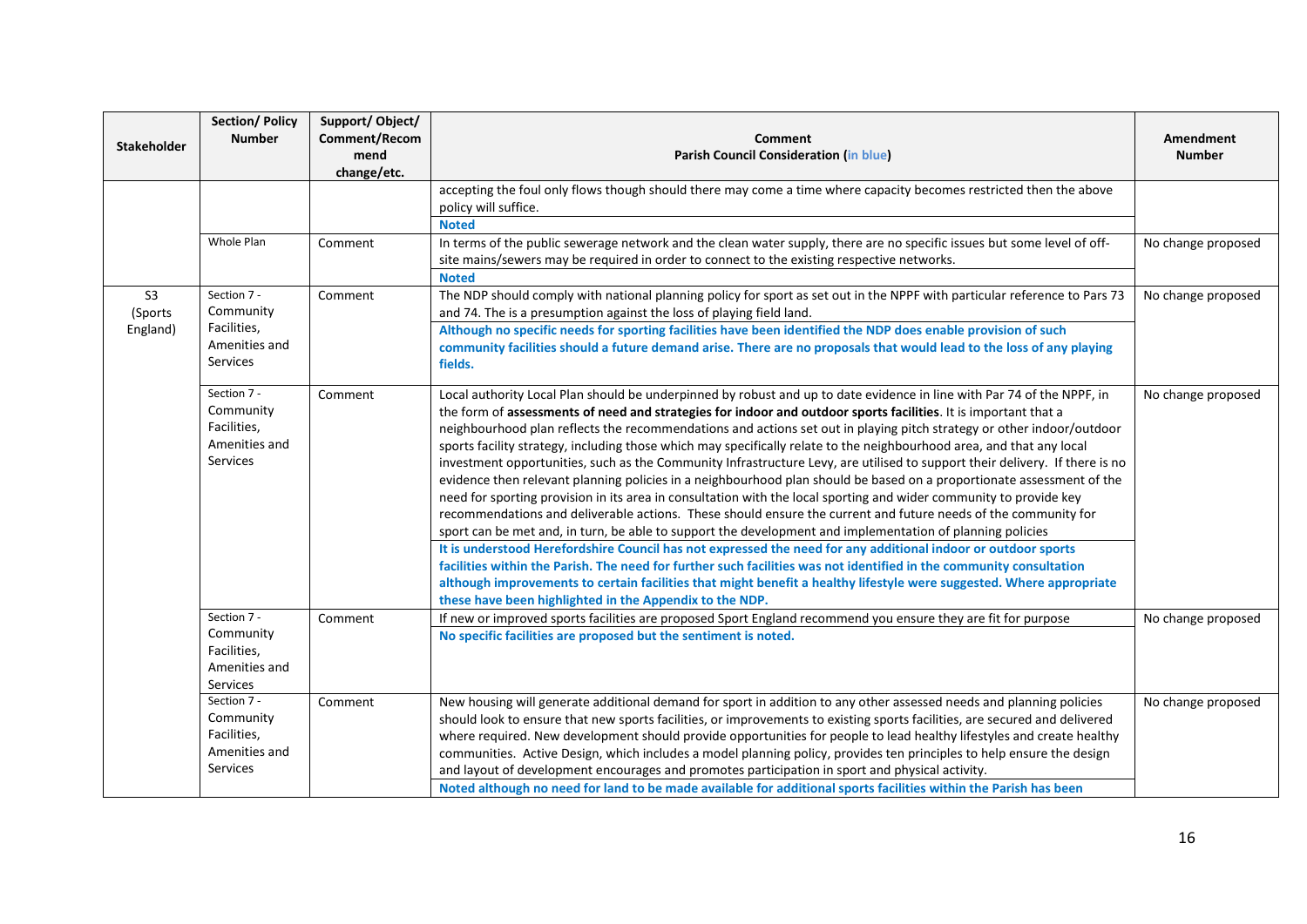| <b>Stakeholder</b>                                                | <b>Section/Policy</b><br><b>Number</b>    | Support/Object/<br>Comment/Recom<br>mend<br>change/etc. | Comment<br><b>Parish Council Consideration (in blue)</b>                                                                                                                                                                                                                                                                                                                                                                                                                                                                                                                                                                                                                                                                                                                                                                                                                                                                                                                                                                                                       | <b>Amendment</b><br><b>Number</b> |
|-------------------------------------------------------------------|-------------------------------------------|---------------------------------------------------------|----------------------------------------------------------------------------------------------------------------------------------------------------------------------------------------------------------------------------------------------------------------------------------------------------------------------------------------------------------------------------------------------------------------------------------------------------------------------------------------------------------------------------------------------------------------------------------------------------------------------------------------------------------------------------------------------------------------------------------------------------------------------------------------------------------------------------------------------------------------------------------------------------------------------------------------------------------------------------------------------------------------------------------------------------------------|-----------------------------------|
|                                                                   |                                           |                                                         | identified. Resources will be sought through planning obligations to support the expansion/enhanced use of<br>community facilities which should benefit health and wellbeing and indirectly support active lifestyles.                                                                                                                                                                                                                                                                                                                                                                                                                                                                                                                                                                                                                                                                                                                                                                                                                                         |                                   |
| S <sub>4</sub><br>Historic<br>England<br>(Statutory<br>Consultee) | Whole Plan                                | Comment                                                 | Supports both the content of the document and the vision and objectives set out in it. The emphasis on the conservation<br>of local distinctiveness and variations in local character through good design and the protection of locally significant<br>buildings, historic farmsteads and landscape character including archaeological remains and the burgage layout of the<br>village is to be applauded. Overall the plan reads as a very well written, well-considered document which is eminently fit<br>for purpose. We consider that the Plan takes an exemplary approach to the historic environment of the Parish and that it<br>constitutes a very good example of community led planning. Those involved in the production of the Plan should be<br>congratulated as in the view of Historic England it exemplifies "constructive conservation".<br><b>Noted with thanks</b>                                                                                                                                                                        | No change proposed                |
| S <sub>5</sub><br>Natural                                         | <b>SEA</b>                                | Comment                                                 | Welcomes the production of the SEA report, and notes and concurs with the outcome.<br><b>Noted</b>                                                                                                                                                                                                                                                                                                                                                                                                                                                                                                                                                                                                                                                                                                                                                                                                                                                                                                                                                             | No change proposed                |
| England<br>(Statutory                                             | <b>HRA</b>                                | Comment                                                 | Agree with the conclusion of no likely significant effect upon River Wye Special Area of Protection (SAC)<br><b>Noted</b>                                                                                                                                                                                                                                                                                                                                                                                                                                                                                                                                                                                                                                                                                                                                                                                                                                                                                                                                      | No change proposed                |
| Consultee)                                                        | Whole Plan                                | Comment                                                 | No specific comments to make but attach a standard statement f issues and opportunities to consider when preparing<br>Neighbourhood Plans<br><b>Noted</b>                                                                                                                                                                                                                                                                                                                                                                                                                                                                                                                                                                                                                                                                                                                                                                                                                                                                                                      | No change proposed                |
| S.6<br>Environment<br>Agency<br>(Statutory<br>Consultee)          | Whole Plan                                | Comment                                                 | It is important that these plans offer robust confirmation that development is not impacted by flooding and that there is<br>sufficient waste water infrastructure in place to accommodate growth for the duration of the plan period. We would not,<br>in the absence of specific sites allocated within areas of fluvial flooding, offer a bespoke comment at this time. You are<br>advised to utilise the attached Environment Agency guidance and pro-forma which should assist you moving forward<br>with your Plan. I acknowledge, that all the proposed site allocations are located wholly within Flood Zone 1, the low risk<br>Zone. However, it should be noted that the Flood Map provides an indication of 'fluvial' flood risk only. You are advised<br>to discuss matters relating to surface water (pluvial) flooding with your drainage team as the Lead Local Flood Authority<br>(LLFA).<br>Comments Noted. Herefordshire Council, who is understood to be the LLFA, was consulted on the draft NDOP and has<br>not commented on this matter. | No change proposed                |
| S.7<br>Highways<br>Agency<br>(Statutory<br>Consultee)             | None                                      | None                                                    | NO RESPONSE RECEIVED<br>No response suggests happy with plan or no adverse comments to make. Strategic Highway Network is not affected<br>by the Plan                                                                                                                                                                                                                                                                                                                                                                                                                                                                                                                                                                                                                                                                                                                                                                                                                                                                                                          | No change proposed                |
| $S.8\,$<br>(Shobdon<br>Parish<br>Council)                         | Policies PEM2c<br>and PEM13;<br>para 6.10 | Comment                                                 | Notes that both Policy PEM2c and Policy PEM13 reference development at Shobdon airfield and concerns over any<br>increase in traffic. Paragraph 6.10 also highlights that traffic from the Kingspan site mainly utilises the B4362 through<br>Shobdon. Shobdon PC shares Pembridge's concerns over how commercial traffic will be dealt with whilst still allowing<br>for appropriate economic development at these sites. The Parish Council believes there should be an onus on                                                                                                                                                                                                                                                                                                                                                                                                                                                                                                                                                                              | No change proposed                |